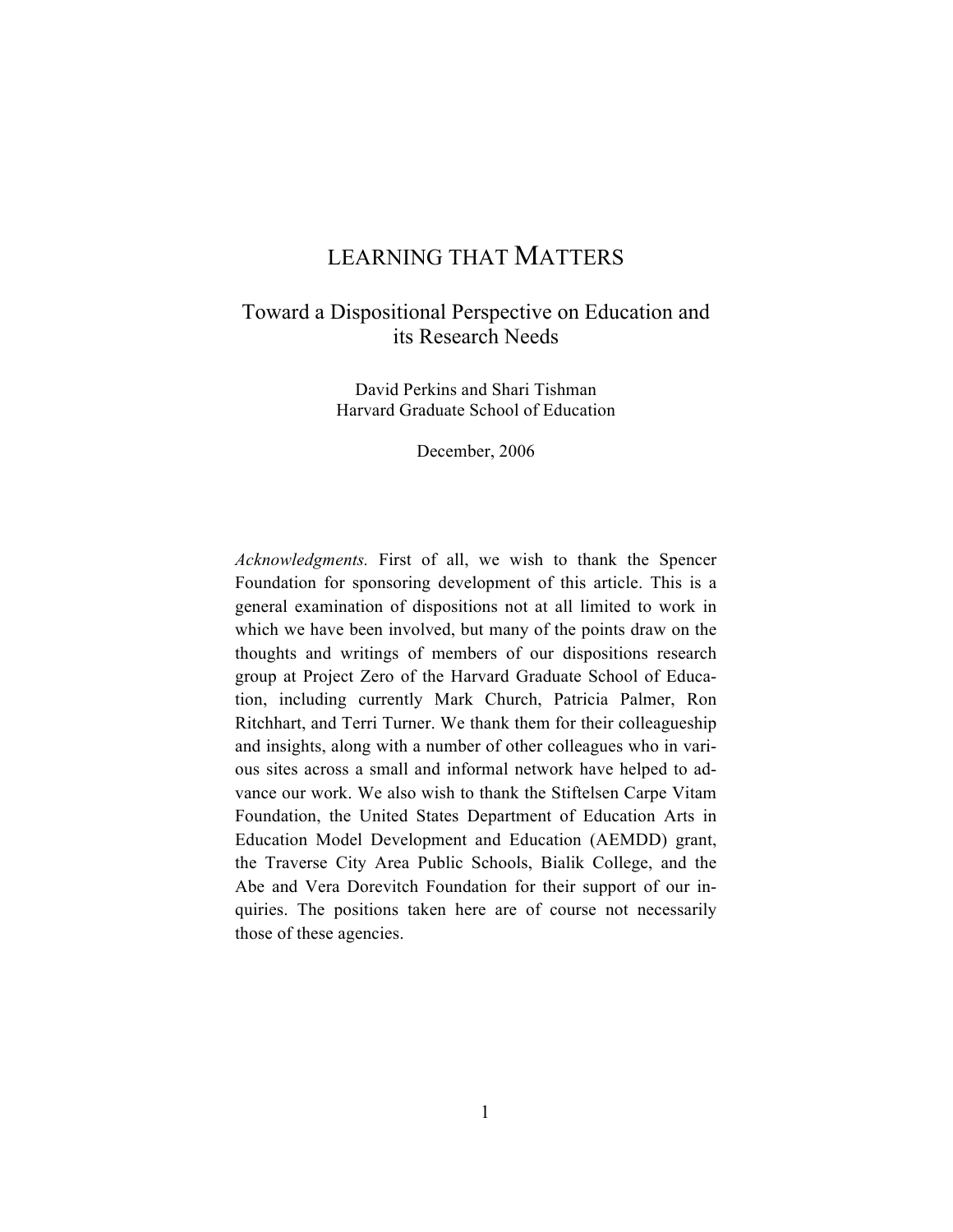# LEARNING THAT MATTERS

## Toward a Dispositional Perspective on Education and Its Research Needs

David Perkins and Shari Tishman

### Toward Learning that Matters

Nothing could be more obvious than that we want learning that matters, that makes a difference in learners' lives. Nothing could be less obvious than that we are getting it. To be sure, in the course of their schooling, students learn some things that they put to work often—basic literacy and numeracy for example. However, they also encounter ideas from history and civics that might inform citizenship, health science that might inform personal care, reading strategies (not just basic 'decoding') that might inform active reading-to-learn, moral precepts that might inform good conduct. Yet everyday experience suggests that many students do not learn such content well enough and in the right ways to translate it into action. Learning that should matter doesn't.

One explanation for the gap emphasizes motivation: Students may not invest themselves seriously in the learning process in the first place, so that any superficial learning that occurs isn't robust enough to stick. Another explanation is the problem of transfer: Students may learn well enough in one context, but aren't able to transfer their knowledge to new contexts. Yet another explanation that includes these views but also reaches beyond them is a dispositional perspective on thought and behavior.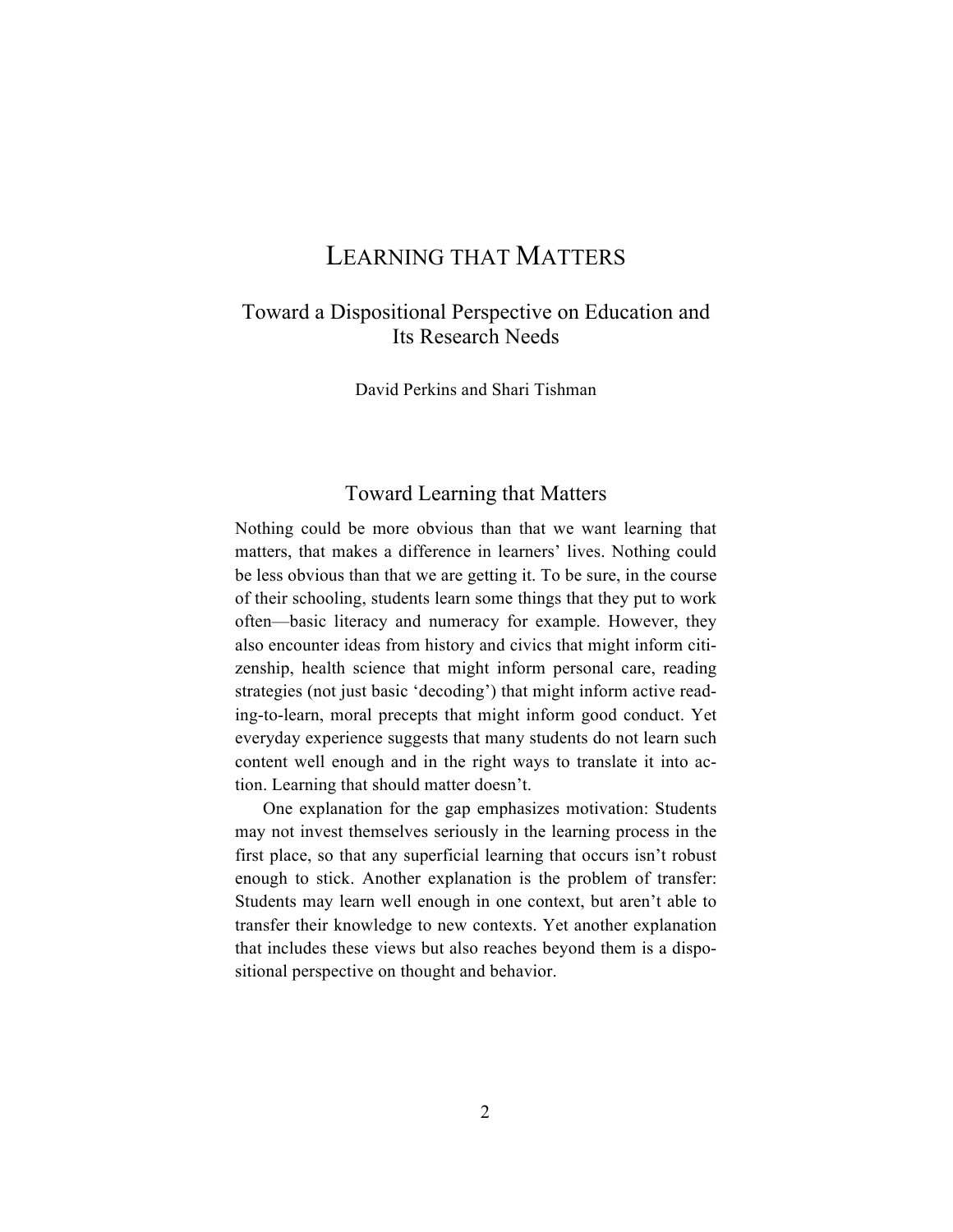The idea of dispositions comes from everyday discourse: People not only have different knowledge and skills but also different dispositions, broad characterological tendencies that influence how they use their knowledge and skills. People are more or less inquiring, responsible, honest, charitable, collaborative. They are *disposed* to make different sorts of choices in how they think, the kinds of learning they embrace or shun, civic responsibility, personal relations, and so on.

A substantial technical literature on dispositions and related constructs—research we will review later—argues that how people think and learn and how they use what they learn are highly dispositional matters. People commonly know better than they do. They either fail to notice opportunities to deploy what they know, or, recognizing the opportunities, don't care enough to bother.

These and a number of other findings constitute a critique of a conception deeply imbedded in our culture: Thinking and learning tend to be viewed in *abilities-centric* ways. Learning wellmastered is learning readily and routinely used, the presumption goes. Adaptive behavior is limited primarily by what people *can*  do rather than by what they are *disposed* to do, primarily by their performance capabilities, based on natural abilities and acquired skill, knowledge, and understanding, rather than the opportunities they notice and the choices they make. Accordingly, the principal mission of education becomes one of capitalizing on initial abilities to equip learners with skills, knowledge, and understanding, in the expectation that these will be readily and appropriately deployed.

A dispositional perspective argues that this is profoundly untrue. In many real-world situations, underdeveloped or contrary dispositions constrain both initial learning and later performance at least as much as limits of capability. Conventional education tends to mask this problem and may indeed exacerbate it. Classroom experiences by and large have an architecture of *performance on de-*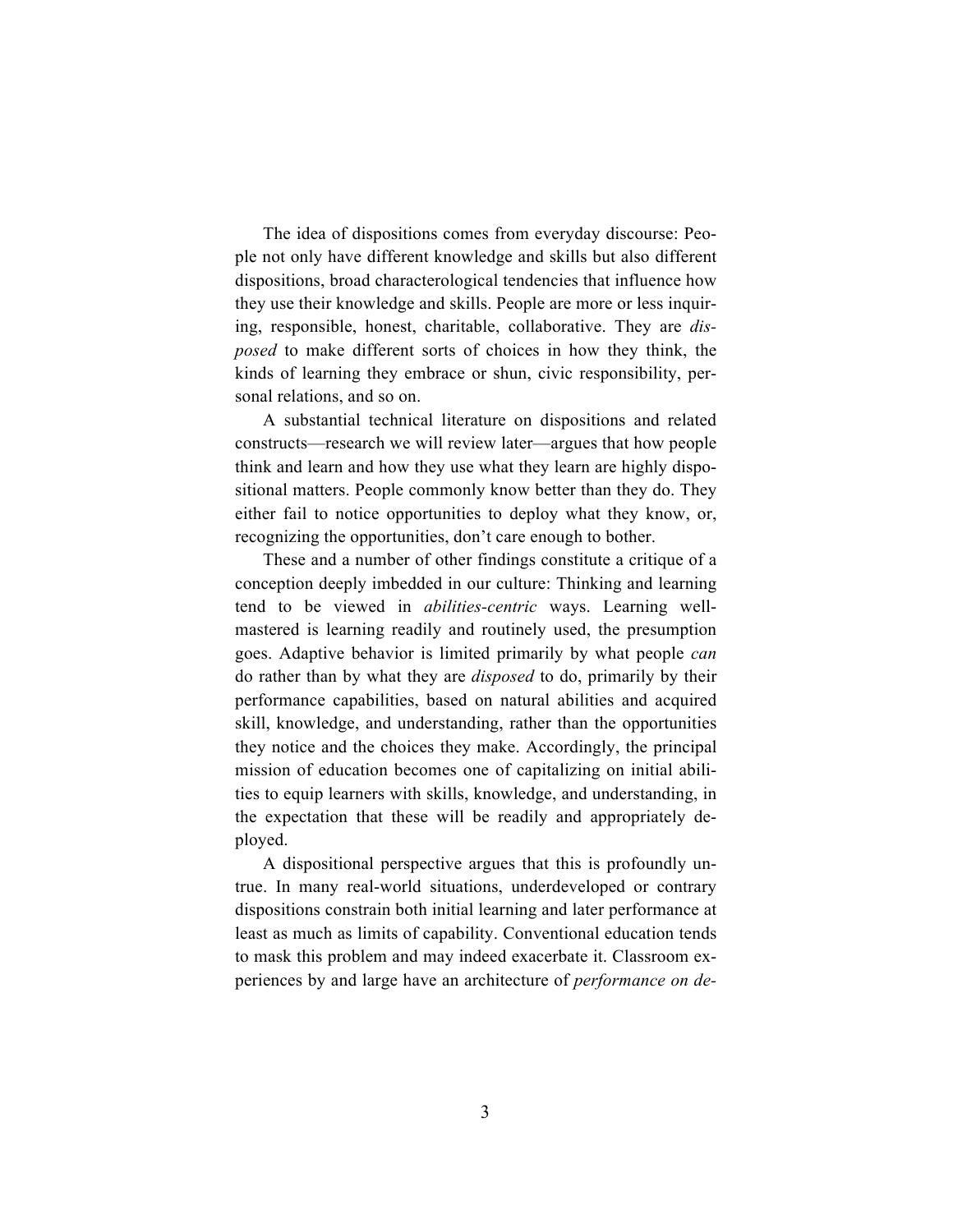*mand.* Students are asked to engage in sequences of activities read this chapter, answer this question, solve this problem. Even when in the name of teaching for understanding the questions and problems are open-ended, even when the teacher makes the material lively, still the basic mode is one of responding to demand. Also, many classroom settings are likely to foster extrinsic motivation over intrinsic motivation, although the former relates negatively and the later positively to achievement (e.g. Lepper, Corpus, & Iyengar, 2005; Lepper & Greene, 1978). These prevalent patterns inherently do not invite alertness nor self-initiated engagement. They are likely to leave behind 'inert knowledge' (Bereiter & Scardamalia, 1985; Bransford, Franks, Vye, & Sherwood, 1989; Whitehead, 1929) without revealing that the knowledge is inert.

In summary, the concept of dispositions and related constructs might help to fashion a fuller picture of what it takes for learning to matter. However, many questions need to be asked along the way. Some of them can be explored here by drawing on existing research. Others remain challenging and call for further inquiry. Among the themes we can at least begin to address in the following sections are these:

- The idea of dispositions. What are dispositions as more precisely formulated?
- *The importance of dispositions.* How in principle might dispositional constructs help to explain pattern of human behavior?
- *The reality of dispositions.* Deriving from folk psychology, are dispositions real—identifiable individual traits that help to explain performance somewhat independently of abilities?
- *Toward an agenda for future inquiry.* What are some key questions about dispositions important to pursue if the dispositional perspective is to make its best contribution to psychological understanding and educational practice?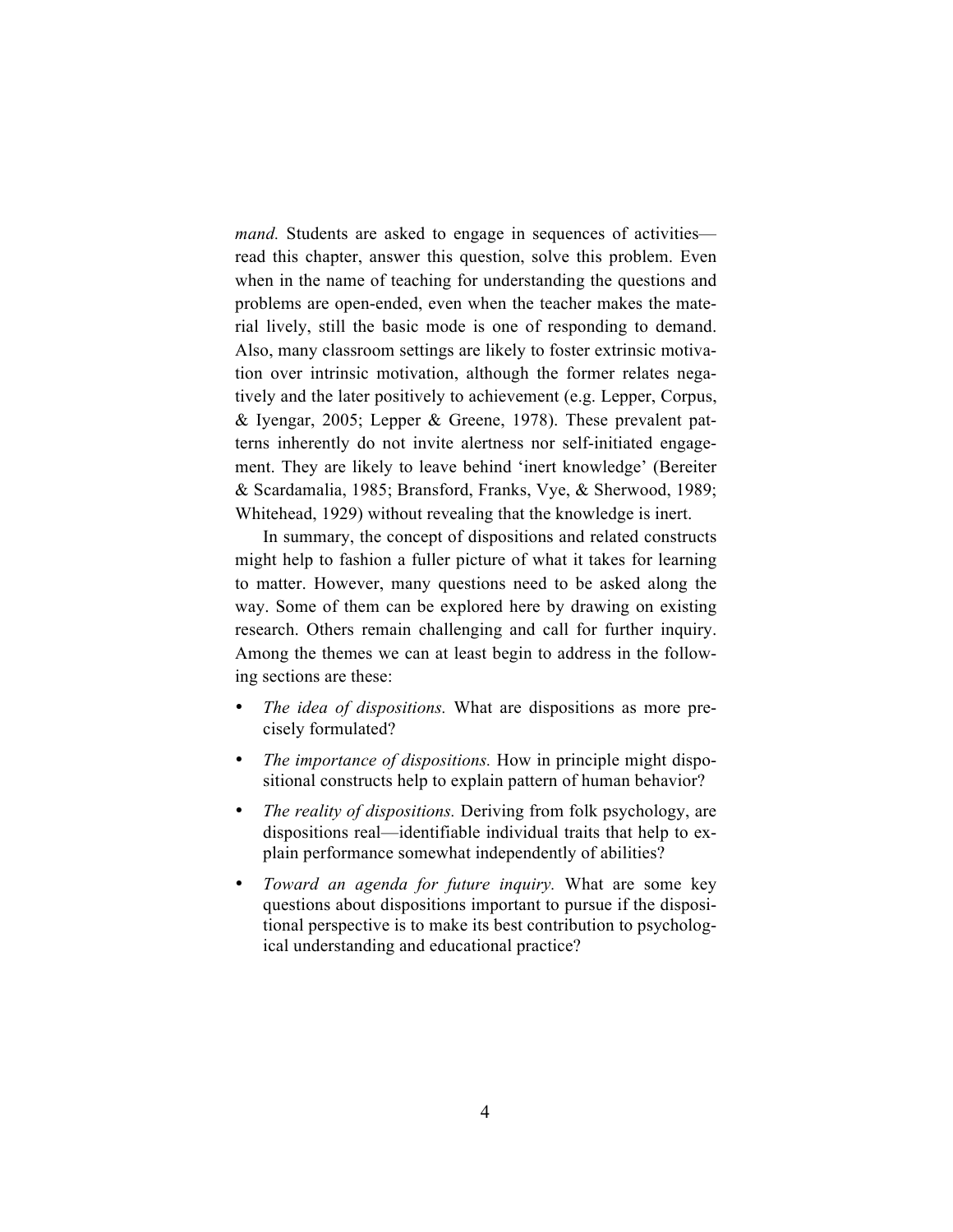At the end we return briefly to the theme of learning that matters, drawing the various threads together to underscore its importance.

### The Idea of Dispositions

The general idea of dispositions is that people's behavior is guided not only by knowledge and skills but also by predilections or tendencies. This idea is reflected in everyday language, which includes many words that refer to tendencies in intellectual, social, and moral conduct. For example, we speak of people as more or less open-minded, reasonable, skeptical, inquisitive, warm-hearted, responsible, fair-minded, and so on. These attributions indicate what we believe people are inclined to do, given their knowledge and capabilities, and we recognize that things could be different. Closed-minded people *could* consider different perspectives if they chose. People who aren't inquisitive *could* identify more puzzles and ask more questions. Stingy people *could* act more generously. Dishonest people *could* try to behave more honestly.

In general, a disposition is a predilection to exhibit an available conduct under certain conditions, but a predilection neither necessary nor sufficient. Accordingly, George may tend to behave in a more curious or honest way than Sam, but this does not mean that George is more curious about everything or more honest in the face of every temptation than Sam. Dispositions mark trends, not laws.

Philosophers, too, have been interested in the concept of dispositions. For example, Ryle discusses what he calls dispositional properties (Ryle, 1949), which are properties that manifest themselves only when certain preconditions are met. For instance, brittleness is a tendency to shatter when struck. This contrasts with properties like shape that exist independently of being acted upon in certain ways.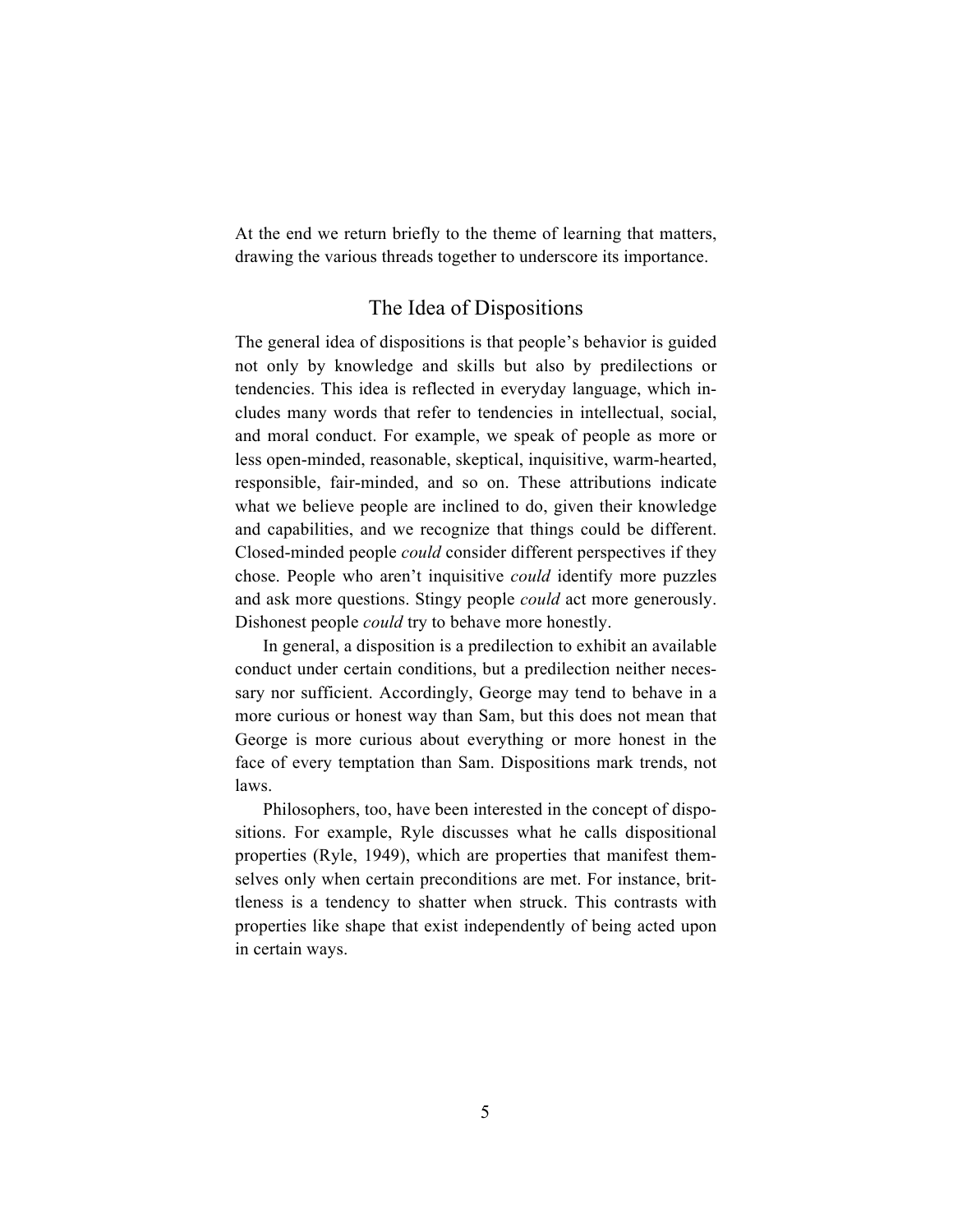John Dewey recognized the problem of mobilizing knowledge and skill and the prospects of a dispositional answer:

We need a word to express the kind of human activity which is influenced by prior activity and in that sense acquired; which contains within itself a certain ordering or systematization of minor elements of action; which is projective, dynamic in quality, ready for overt manifestation; and which is operative in some subdued subordinate form even when not obviously dominating activity (Dewey, 1922, p. 41).

Dewey preferred the word habit, leading to the notion of habits of mind, but also commented on dispositions: "readiness to act overtly in a specific fashion whenever opportunity is presented" (p.41).

To unpack Dewey's, Ryle's and indeed the everyday concept of disposition, they point to the pattern of evidence needed to recognize a disposition at work:

- 1. A broad selective tendency in response to opportunity (for instance, showing self-discipline and dutifulness conscientious).
- 2. Independent of ability (the person has the capability to execute more and less self-disciplined or dutiful patterns of behavior).
- 3. Fairly consistent within the individual (the person shows similar tendencies over time and context) but varying across individuals (some people tend to be more conscientious than others).

These three characteristics seem plausible for putative dispositions like conscientiousness or curiosity or honesty. However, the case needs to be made, a matter we will turn to later in 'The Reality of Dispositions.' In fact, conscientiousness is one of the factors in the well-known 'Big Five' model of personality (Goldberg, 1993). Although the model has faced considerable criticism, certainly the research behind it makes something of an empirical case for conscientiousness satisfying the three criteria above.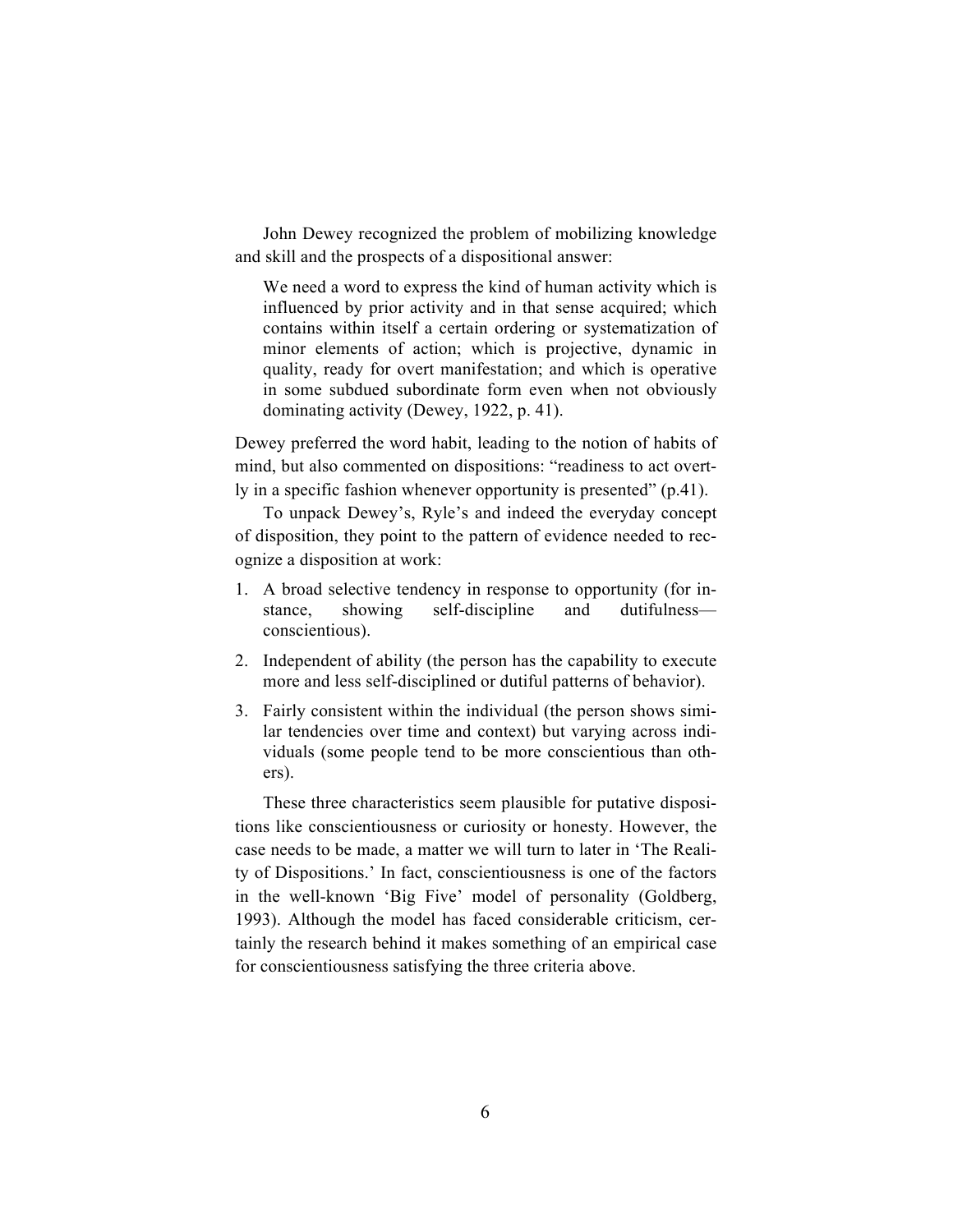One potential critique of the idea of dispositions emphasizes the role of context in human behavior. Particular individual and social situations with all their complex dynamics can easily create local predilections that do not necessarily represent any abiding trait-like trend. Least productive here would be to indulge in categorical positions – overarching dispositions dominate behavior versus all behavior is highly contextual. Unsurprisingly, the reality seems to lie somewhere in between. Scholars examining dispositions routinely emphasize how the immediate social context can amplify or diminish propensities and at least one line of research, looking at *need for cognitive closure*, has relied extensively on manipulation of local context to reveal dispositional influences (Kruglanski & Webster, 1996; we will examine this work further later). At the same time, also as discussed later, there is clear evidence for a number of important dispositional trends that cut across contexts.

Another potential criticism of the idea of dispositions is that it is essentially descriptive, mute about the underlying causes of the behavioral tendencies identified. Certainly this is an important consideration. However, it is not one that dismisses the potential significance of dispositions. First of all, to find that dispositions as well as capabilities influence performance greatly, especially in areas that tend to be viewed in abilities-centric ways, is to make an important point even without a causal account of how the dispositions operate.

Secondly, scholars proposing an important role for dispositions do not generally suggest viewing dispositions as unanalyzable monolithic traits. They often offer accounts of how the dispositions operate. For example, Dweck and colleagues, examining why some students persist and others quit in the face of learning challenges, locate important differences in learners' mental models of intelligence as malleable or fixed (Dweck, 1975, 2000; Dweck & Leggett, 1988). To generalize, many dispositions might be ex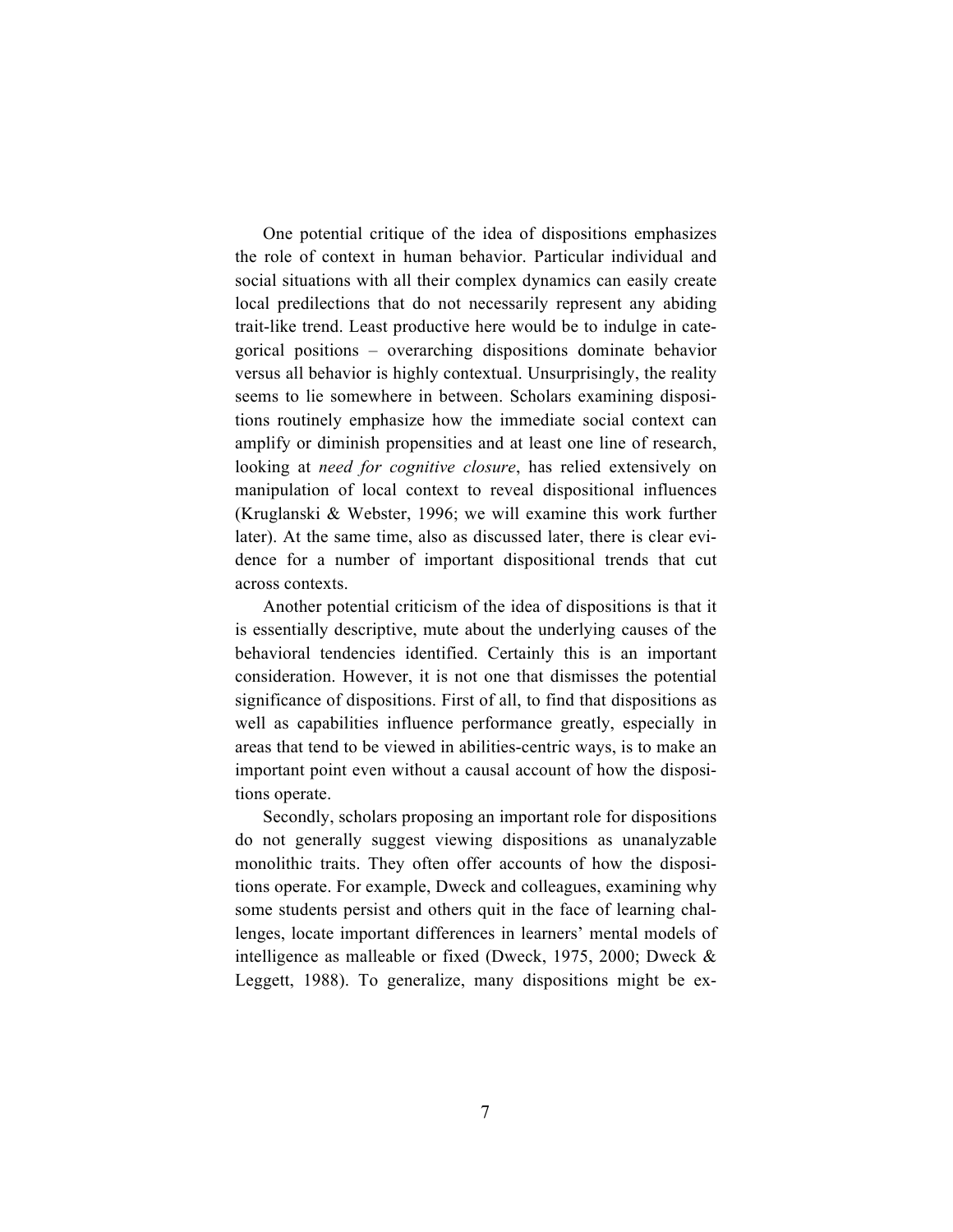plained at least in part as the natural consequences of underlying largely tacit belief systems and associated expectancies.

Another idea about mechanism comes from our own research group, urging a distinction among three logically distinct and separable contributions to behavior: *sensitivity, inclination,* and *ability* (Perkins & Tishman, 2001; Perkins & Ritchhart, 2004; Perkins, Tishman, Ritchhart, Donis, & Andrade, 2002). Sensitivity concerns alertness to opportunities, inclination concerns tendency to engage the opportunities once detected, and ability concerns capability to follow through appropriately. While most work on dispositions collapses sensitivity and inclination, these authors contrast the two and offer evidence that in the area of good thinking the principal limits on good performance often lie in sensitivity more than inclination—people simply fail to notice problems rather than being disinclined to take them on (see 'The Reality of Dispositions').

To round out this profile, it's useful to note some contrasts between the idea of dispositions and the related notions of motivation, habit, and transfer of learning. Each of these might appear to obviate the need for any talk of dispositions, which could be considered some mix of motivations, habits, and instances of broad transfer of a learned pattern of thought or behavior. However, any such reduction seems inappropriate.

Turning to motivation first, a motivation is most often seen as an explicit reason to pursue an immediate goal, for instance run hard to win the prize. Dispositions in contrast are generally thought of as characterological traits that persist across time and contexts, and as tacit influences rather than explicitly pursued agendas. Dispositions could be considered motivations in the rough sense that they help to mobilize action, but they are not prototypical motivations.

Turning to habits, usually when we speak of these we have in mind relatively specific patterns of behavior, like brushing one's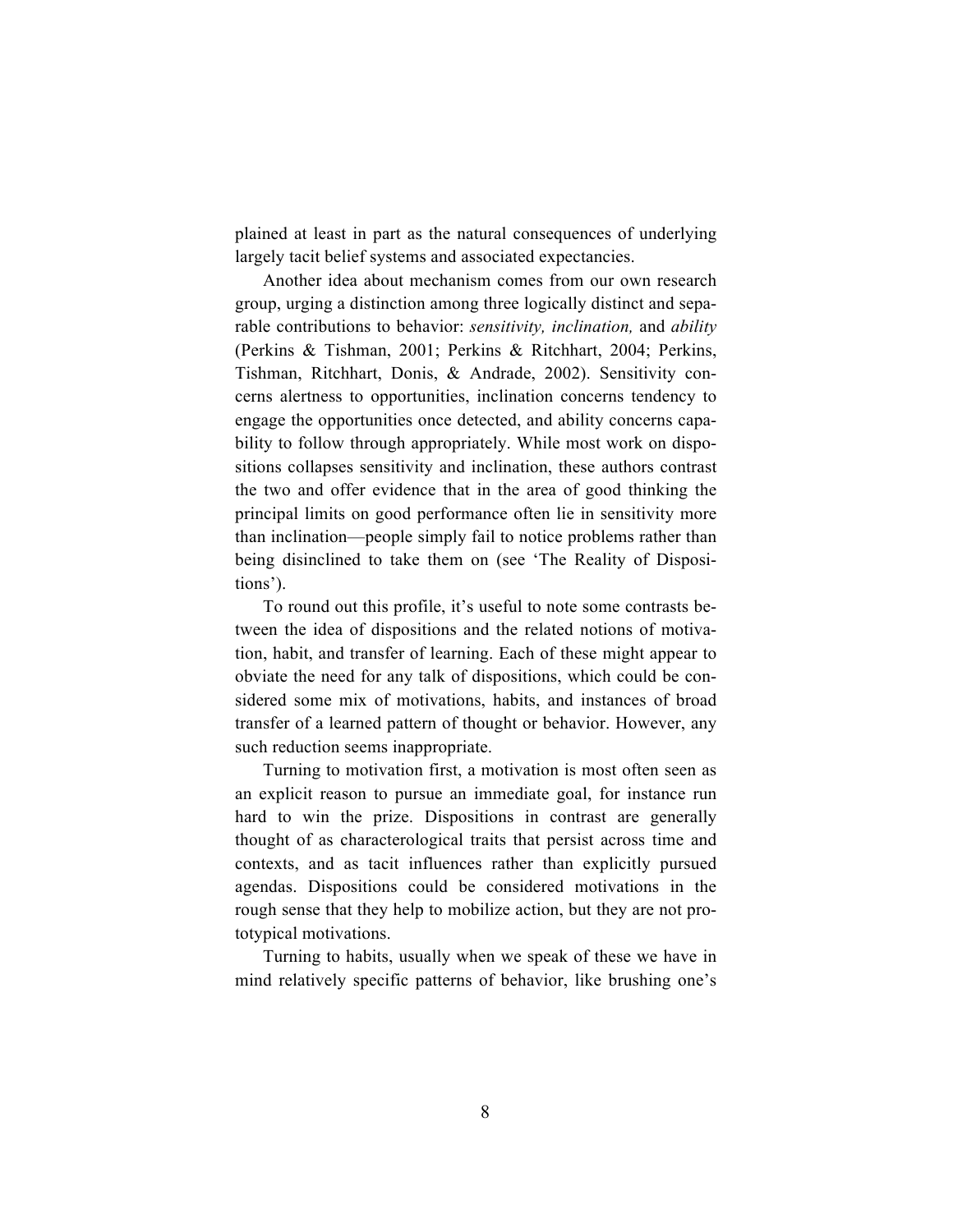teeth in the morning and at night or putting on one's right shoe before one's left shoe. In contrast, dispositions are generally viewed as quite general. Just as dispositions are not prototypical motivations, they are not prototypical habits, although many of them can be characterized aptly with the Deweyan phrase 'habits of mind'.

Turning to transfer of learning, one might understand a disposition simply as a broadly transferred pattern of intellectual, moral, or social thought and behavior. This is certainly true definitionally. However, a considerable body of research shows that transfer of learning across a wide range of contexts is generally hard to come by (see for example, Bransford & Schwartz, 1999; Detterman & Sternberg, 1992; Salomon & Perkins, 1989), so, if anything, dispositions in their reach are anomalous with respect to transfer as usually found. In several other ways, typical patterns of research on transfer mismatch the character of dispositions. Usually studies of transfer focus on the transfer of an ability rather than a commitment or leaning. Usually the literature treats transfer, particularly far transfer, as a bonus—the main thing is to master the target learnings and if those learnings see wide use all the better. Usually tests of transfer pose an explicit task—performance-on-demand again—without however explicitly cueing the desired transfer response. In contrast, dispositional constructs help to explain deploying knowledge and understanding in contexts where demand is generally low, as in idly reading a newspaper editorial or having a cocktail party conversation.

None of this means that the rich literature on transfer of learning is mute with respect to dispositions or more generally to learning that matters. Rather, the point is much the same as before: Just as dispositions are not prototypical motivations or habits, neither are they prototypical patterns of transfer of learning. They deserve a place of their own in the quest to understand thought and behavior.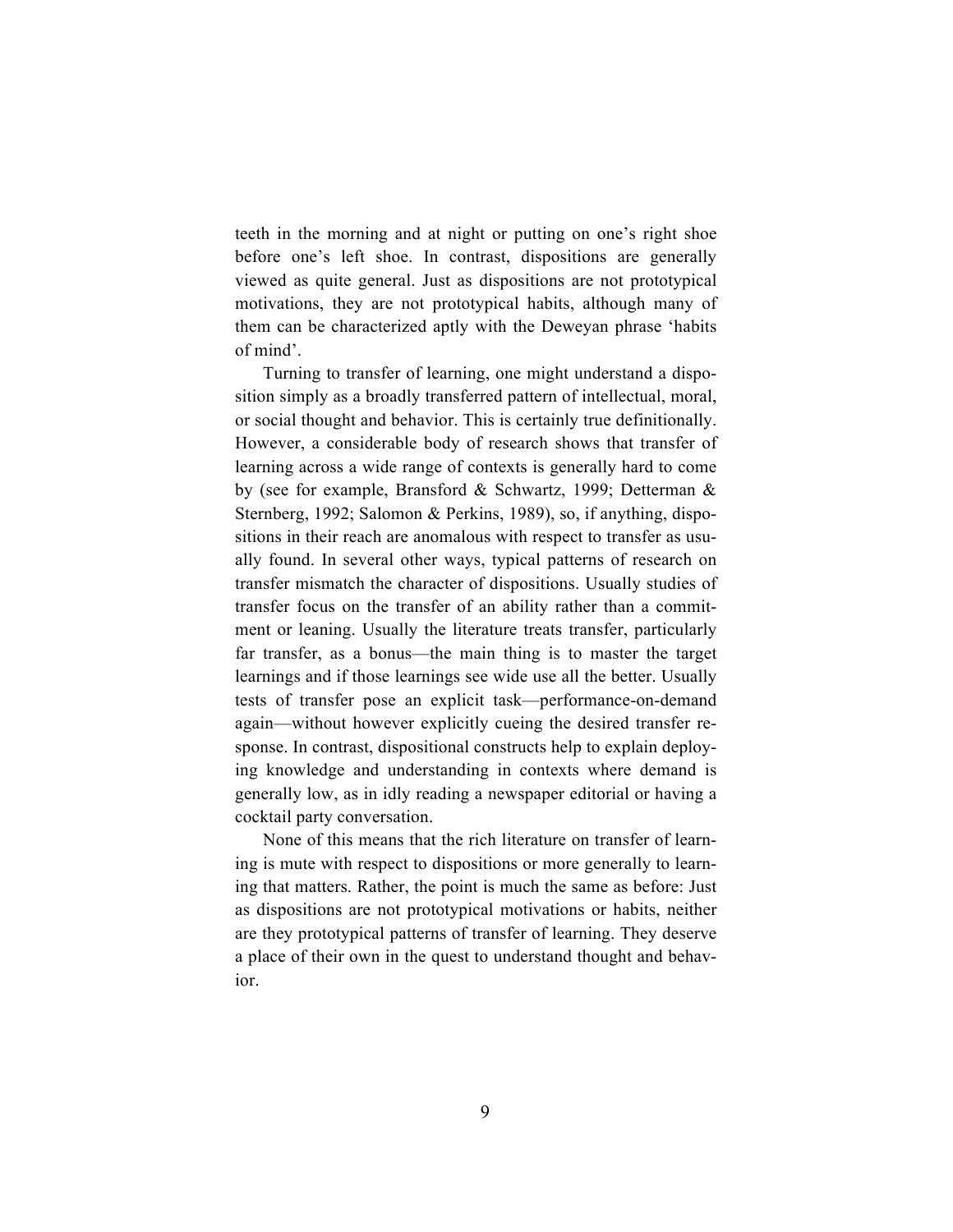## The Importance of Dispositions

Why are dispositions at least potentially important? There is a general reason and a specific reason, and in this context the specific reason is more compelling and provocative.

To comment on the general one briefly, dispositions, like other concepts from folk psychology, provide clues and pointers toward fashioning a better rounded model of human thought and behavior. The dispositional turn of everyday notions like open-mindedness, trust, honor, and curiosity invites constructing a good technical account of them as well as searching for similar traits perhaps not so much a part of everyday language. Thus, for example, the Big Five model of personality mentioned earlier includes the relatively commonsense characteristics of conscientiousness, agreeableness and openness to experience but also the rather more technical traits of neuroticism and extraversion (Goldberg, 1993). To generalize, the broad quest is to join characterological traits with basic drives and needs, native capacities, and acquired skills and understandings toward a fuller account of broad patterns in human behavior.

The specific reason brings us back to the theme of learning that matters. It concerns dispositions and abilities not as complementary but as *rival* explanatory factors regarding how learners learn and whether they use later what they learn. In a range of cases, especially within certain psychological traditions and considerable educational practice, an abilities-centric stance has overshadowed the possible role of dispositions. Without any pretense to completeness, we look briefly at three broad areas where something like this is arguably the case: thinking, learning, and civic and moral responsibility.

#### *Thinking*

The psychology of intellectual performance—intelligence, reasoning, decision making, problem solving, and so on—has by and large been pursued in an abilities-centric way. The hard core ver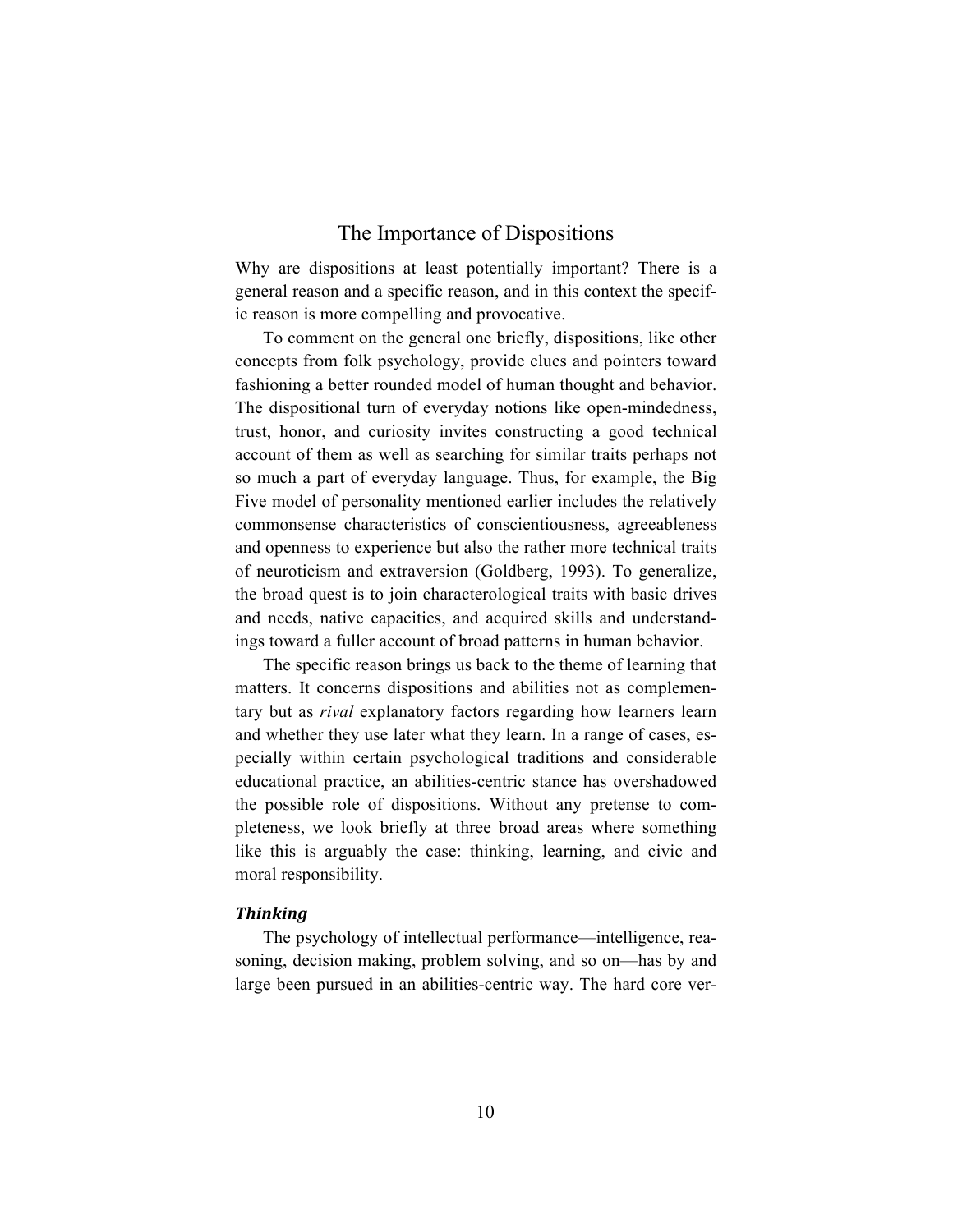sion of this stance holds that the dominant influence on intellectual performance is Spearman's *g* factor for general intelligence, which, normed to populations and ages, yields IQ (e.g. Brody, 1992, Jensen, 1980; Spearman, 1904). Although certainly particular intellectual skills can be learned—medical diagnosis, statistical reasoning, formal deduction—*g* theorists commonly hold that *g* is largely biologically determined, with little prospect of improving general intellectual performance beyond ensuring good health.

This view of intellectual capability has been critiqued from many quarters, generating a range of softer versions of *g* theory and alternative models of the structure of intellect (e.g. Brody, 1992; Gardner, 1983; Guilford, 1967; Sternberg, 1985). There is no need here to review this complicated debate. Suffice to say, though, that most of the critiques and most of the alternative models still analyze intellectual performance overwhelmingly in terms of abilities, inherent or learned, of one sort or another. Likewise, most direct efforts to cultivate better thinking in schools center on fostering some category of ability—decision making, formal reasoning, analytical thinking, and so on—through some mix of teaching thinking and learning strategies and providing persistent exercise.

This is the trend, but there are many exceptions. For example, in their critique of 'cognitivism'—an ability-centric computational model of intellectual performance that dominated psychology in the second half of the 20th century—David Yun Dai and Robert Sternberg argue that conceiving of the mind as a pure cognitive system neglects the key roles of motivational, emotional, and contextual factors (Dai & Sternberg, 2004). Philosophers, too, have taken exception to an ability-centric conception of mind. Earlier we noted John Dewey's commitment to a dispositional view. Israel Scheffler (1982) in a well-known essay foregrounded the importance of the *cognitive emotions,* including some with a dispositional turn such as curiosity or the love of truth. Scheffler empha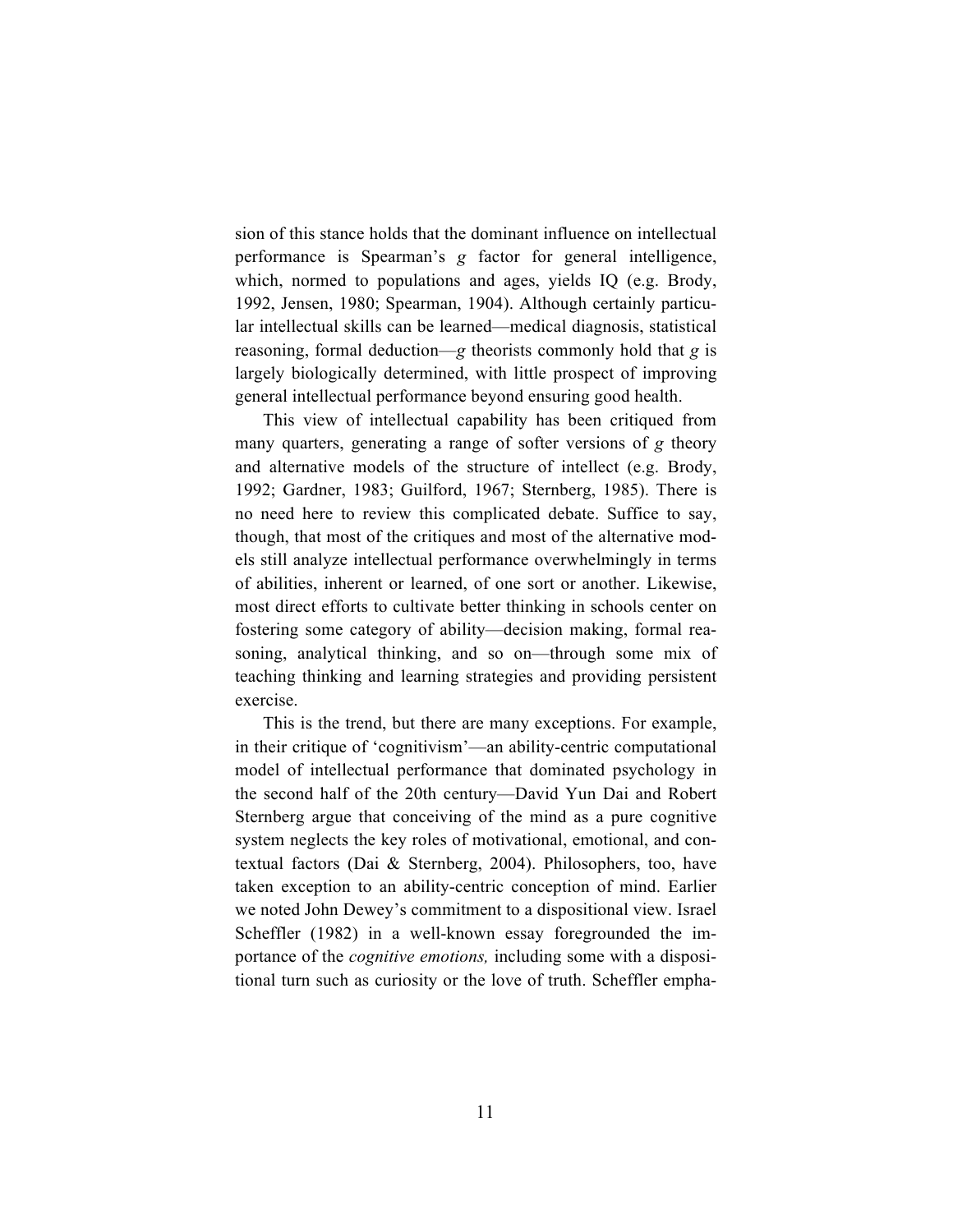sized that such emotions are not just characteristic of thinking but epistemologically relevant to thinking. They help to steer the process. The contemporary philosopher Robert Ennis attended to dispositions in his analyses of intelligence and thinking (1986), proposing in a key paper a taxonomy that includes a number of thinking abilities alongside a number of dispositions.

A number of psychologists have emphasized the role of dispositions in their analyses of thinking and intelligence. For example, in his model of rationality, Baron distinguishes between dispositions and cognitive capacities (1985). He argues that capacity factors like short-term memory determine what a person *can* do. Dispositional factors, in contrast, determine what a person *does* do within the limits of his or her capacity. Perkins (1995) in an analysis of psychometric versus other conceptions of intelligence discussed how positive dispositions are needed to overcome broad negative dispositional tendencies in thinking that veer toward hasty, narrow, undiscriminating, and disorganized thinking.

Relatedly, Cacioppo and Petty (1982) identified the dispositional trait *need for cognition.* The trait refers to people's willingness to invest in cognitively challenging activities and their level of enjoyment of such activities. Research has shown *need for cognition* to be a stable individual trait. It is largely independent of psychometric intelligence and correlates positively with school performance, critical evaluation of arguments, and related intellectual performances (Cacioppo, Petty, Feinstein, & Jarvis, 1996).

Langer (1989), in a program of research extending over many years, has documented a very general disposition toward 'mindlessness'—the shallow processing of ideas and information in everyday circumstances that can lead to maladaptive albeit superficially efficient responses. Some people are systematically more mindful, and sometimes remarkably simple manipulations can boost mindfulness well beyond their obvious scope. For instance, giving elderly people plants to care for and various decisions to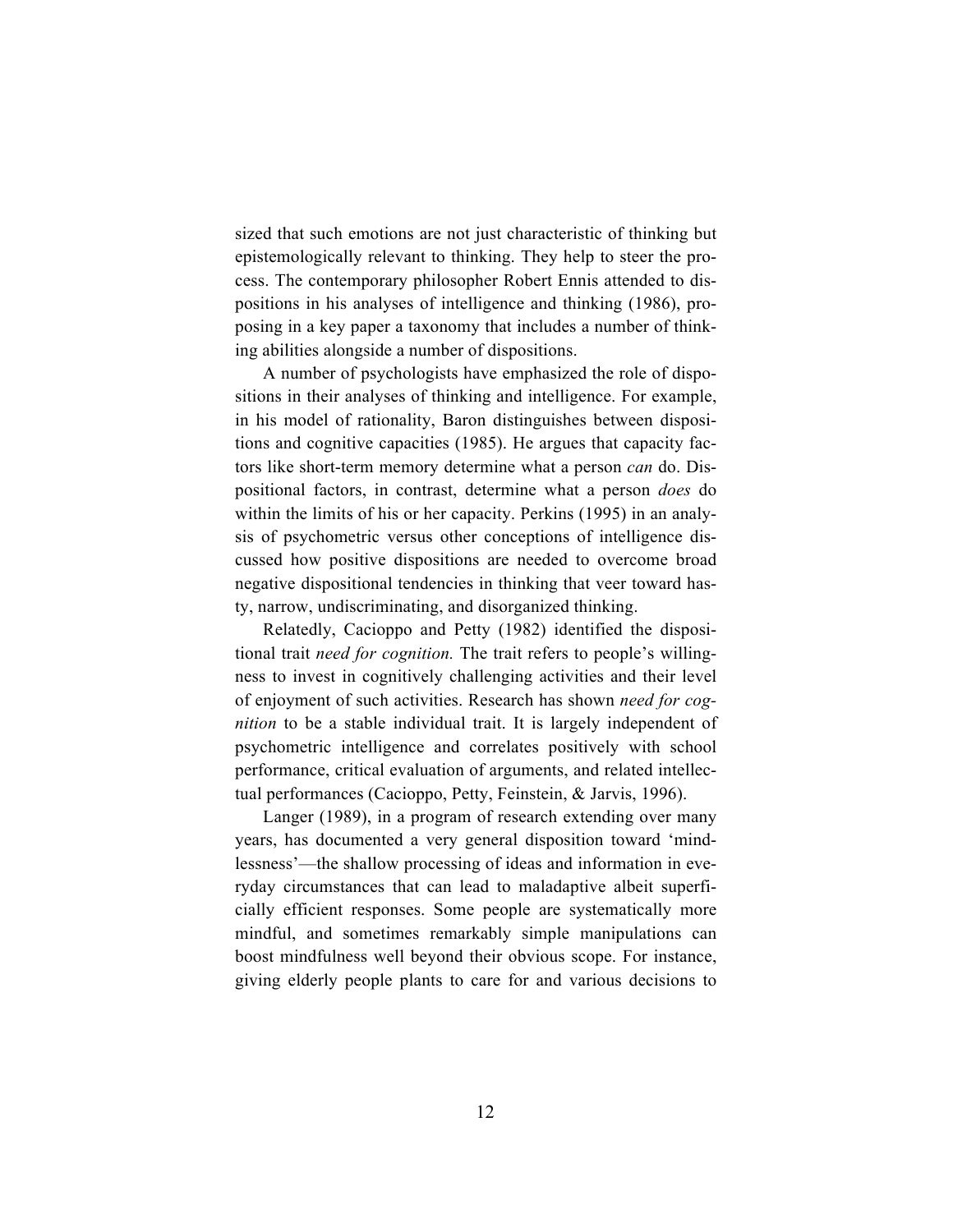make about the organizations of their lives has been shown to improve their attitudes and patterns of activity in a number of ways, in addition to extending somewhat their life spans (Langer, 1989, chapter 6).

Further treatments that advance the case for the importance of dispositions—sometimes under that name and sometimes with other labels—include for example Facione, Sanchez, Facione, and Gainen (1995), Perkins, Tishman & Jay (1993), Passmore (1967), Paul (1990), Siegel (1988) (critical spirit), and Stanovich (1994) (dispositions toward rationality).

#### *Learning*

Many teachers hold informal models of student learning that foreground ability in contrast with effort. One characterization of this limiting conception comes from Strauss and Shilony (1994), who charted how teachers maintain a kind of 'slot size' model of what learners can take in and seek to carve up content in pieces small enough to fit the slot. Of course, teachers recognize the importance of motivation and the prevalence of unmotivated learners, as well as culturally rooted negative and positive attitudes to learning. However, the sorts of broad dispositional traits that can discourage or mobilize learners' energies are not so likely to be part of their view.

The 'ability more than effort' theory is something of a cultural mindset, characteristic of Western nations but reversed in some Asian nations where teachers and parents emphasize effort (Nisbett, 2003; White, 1987). Students too often embrace an ability-centered conception. In keeping with this, Dweck and colleagues have investigated a learning-related dispositional contrast for a number of years—learners with a learning or equivalently mastery orientation, who seek to understand and engage challenging topics, versus learners who display a helpless pattern, retreating from challenge (e.g. Dweck, 1975, 2000; Dweck & Leggett,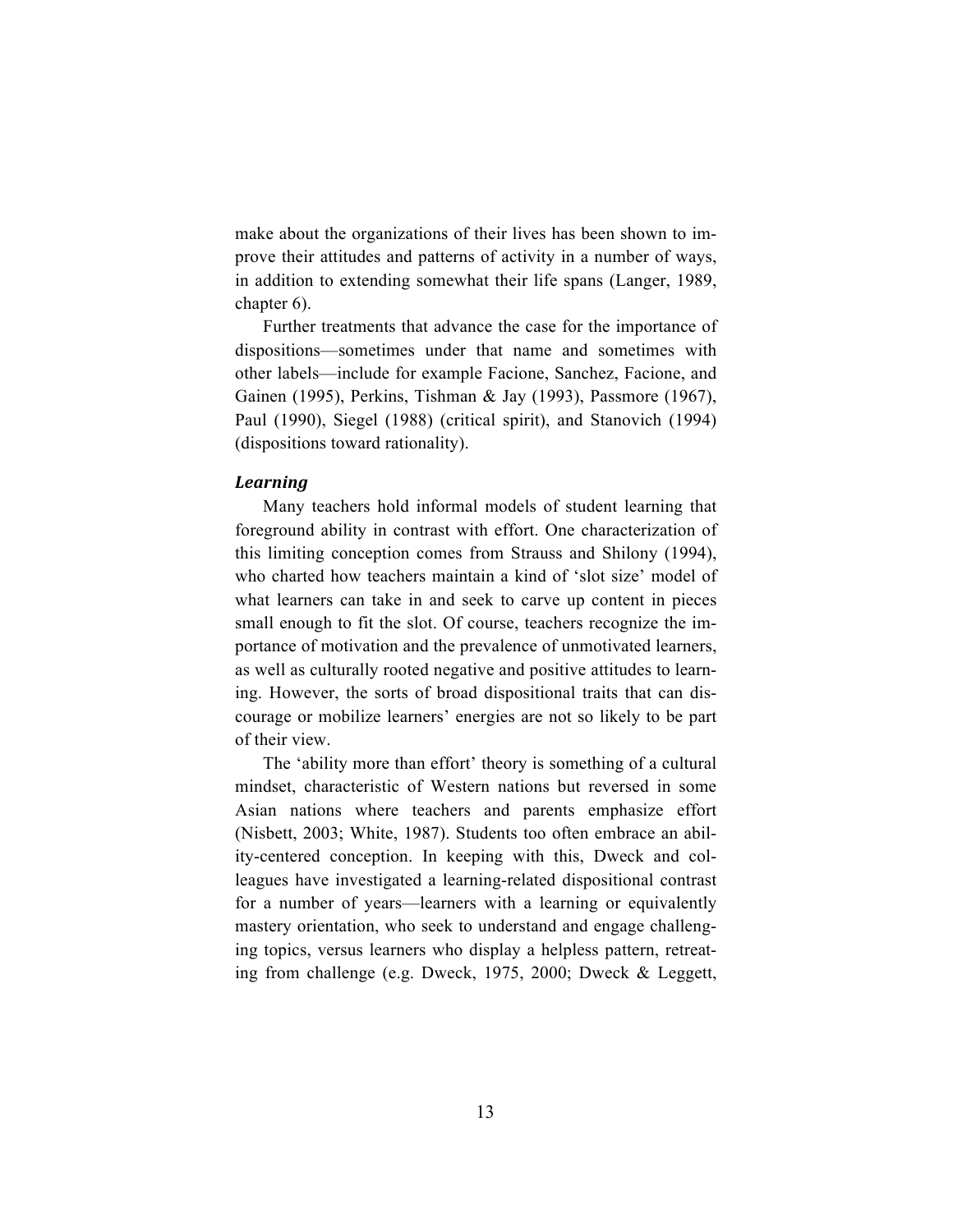1988). This work argues that degree of persistence in the face of intellectual challenge reflects underlying belief systems. Learners inclined to helplessness are 'entity learners', who see intelligence as fixed, want to look as good as they can, and tend to quit when problems prove difficult because they conclude the problems are beyond them. In contrast, mastery-oriented learners are 'incremental learners,' who see intelligence as learnable, prove stubborn in the face of intellectual challenge and labor through problems to improve themselves, with less concern for looking good in the short term. Moreover, teaching style and classroom culture can influence considerably the extent to which students adopt entity versus incremental mindsets.

Relatedly, investigations of university students' study practices disclose systematic contrasts between surface and deep approaches, some students coping with the demands of study through memorization and practicing up routines while others invest much more in understanding (e.g. Entwistle, 2003). Also, researchers have distinguished between a *mastery* and a *performance* mindset in learners, some seeking to understand while others seek to demonstrate success in the eyes of teacher and/or peers (e.g. Pintrich, 2000). None of these mindsets are wholly independent of other influences, of course. While students bring certain predilections to their studies, the style of instruction also wields considerable influence, as do the local features of the instructional environment and the students' own cultural context.

#### *Civic, moral and social responsibility*

The picture here is not as clear-cut as in the cases of thinking and learning, but nonetheless a certain tension needs to be recognized between abilities-centric and dispositional accounts of civic and moral responsibility. The roots of this are very old. Plato held that genuinely to understand the good led inevitably to striving to attain the good. Aristotle (1941 edition) argued that ethical behav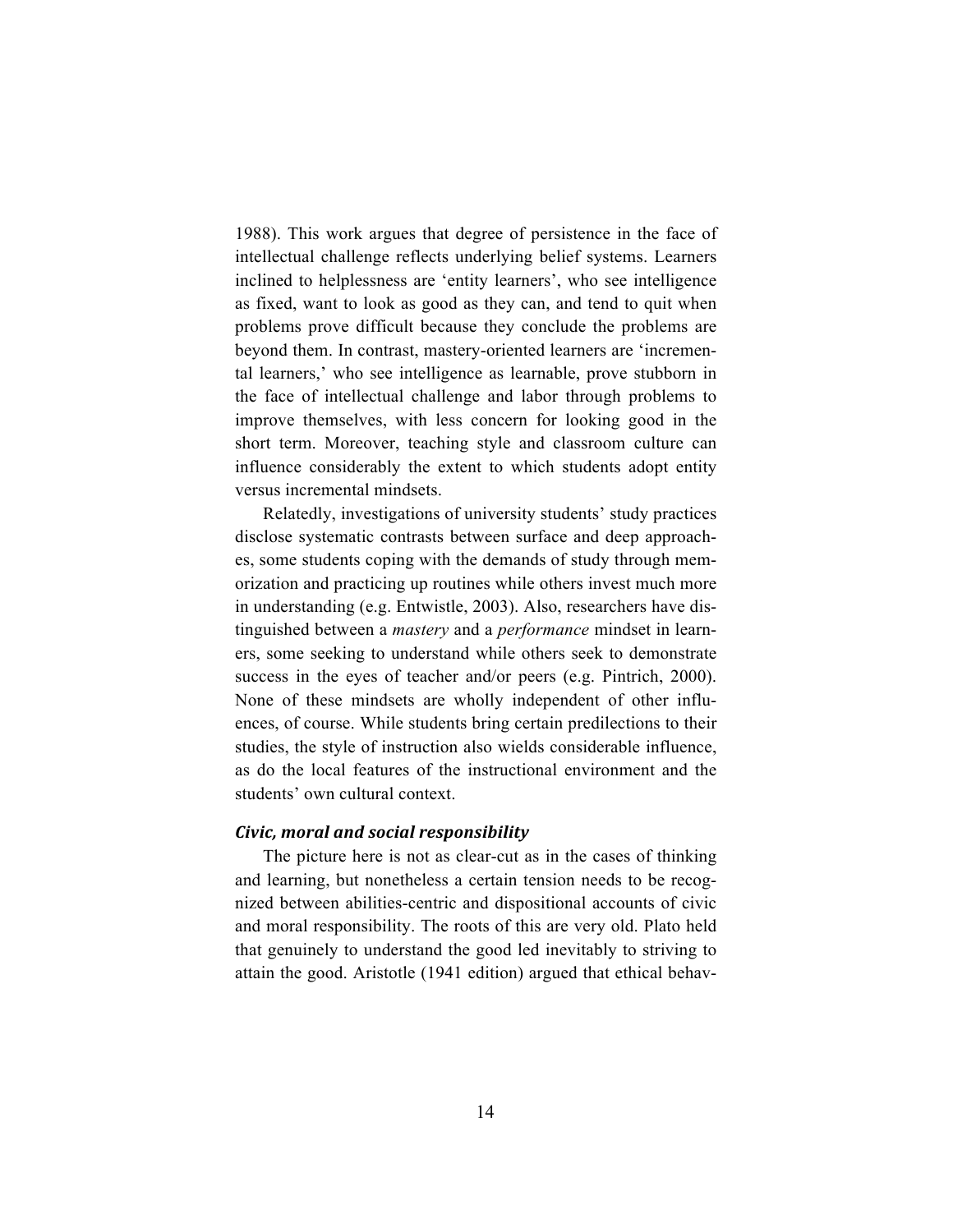ior was wholly dispositional and was developed as habits develop—through repeated practice. However, he was less sanguine about human nature and believed it was *akrasia,* roughly weakness of will, which commonly created a gap between understanding and action.

Turning to present times, the well-known stage model of moral development from Lawrence Kohlberg (1969, 1970) has a somewhat abilities-centric character, emphasizing the importance of attaining successively more cognitively complex conceptions of what is morally good. However, Kohlberg himself recognized that logical sophistication was not necessarily sufficient for moral behavior in the world. The alternative developmental perspective propounded by Carol Gilligan (1982) and her colleagues, originally but not so much in later research strongly linked to women's versus men's patterns of moral reasoning, has a more dispositional cast, emphasizing the centrality of the caring stance coupled with the intellectual challenge of figuring out how to solve problems of caring simultaneously for a number of individuals and interests involved in a situation. Meanwhile, other contemporary researchers on moral development have emphasized how real-world decision making throws many considerations into the pot in addition to moral ones, generating gaps between moral judgment per se and chosen behavior (e.g. Rest, 1984; Saltzstein, 1994).

In the related civic realm, understanding also does not appear to lead reliably to the choices of behavior one would like to see. Haste (2004), examining the meaning of citizenship behaviors and reviewing their origins, reports that correlations between various citizenship behaviors and civic knowledge in a schoolish sense are strikingly low.

Turning to the social domain, Gehlbach (2004a) analyzed social perspective taking—the reading of how a situation looks to another with a different point of view and what the person might think and feel about it—emphasizing the tremendous importance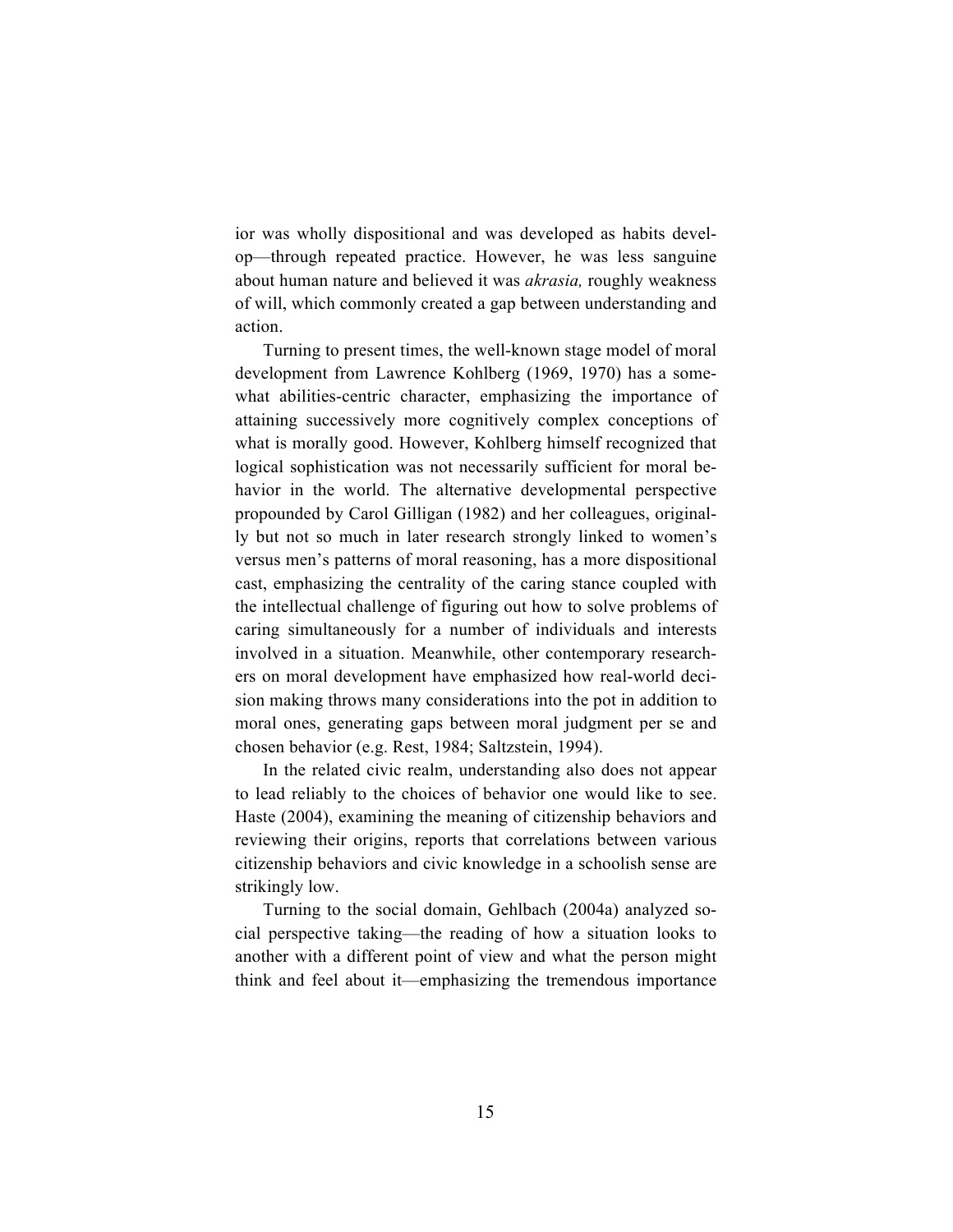of social perspective taking in human affairs from playground disputes to international conflict. Gehlbach argued that, although usually conceived as an ability, social perspective taking needs to be understood also as a propensity. In an extensive program of research, Gehlbach (2004b) examined how performance measures of conflict resolution, historical empathy, and social studies grades depended on ability and dispositional measures of social perspective taking. He found only a weak relationship between the ability and disposition measures for social perspective taking. Some subjects proved very able at taking other perspectives but not particularly inclined to do so, others not so able but strongly inclined.

Informally, it seems to be widely recognized that good civic and moral conduct call not just for conceptual understanding but for some kind of commitment. In educative contexts, this leads to efforts to condition young learners into appropriate behavior along with various breeds of instruction and exhortation about the right thing to do. However, most of this shares the characteristic educative pattern mentioned in the introduction of performance-ondemand. It may not be so likely to create broad dispositional commitments that generalize beyond the immediate learning environment.

#### *In summary*

The default assumption of many educators and psychologists cleaves closer to Plato than to Aristotle: The primary determinant of both initial learning and later application is ability in a broad sense – initial ability further enabled by skill, knowledge and understanding. Certainly motivation, values, and so on have importance, but ability is the principal bottleneck, and building it up through cultivating skills, knowledge, and understanding the principal mission of education.

In contrast, investigations in several areas suggest that learners often do not invest themselves in learning. When they do, they of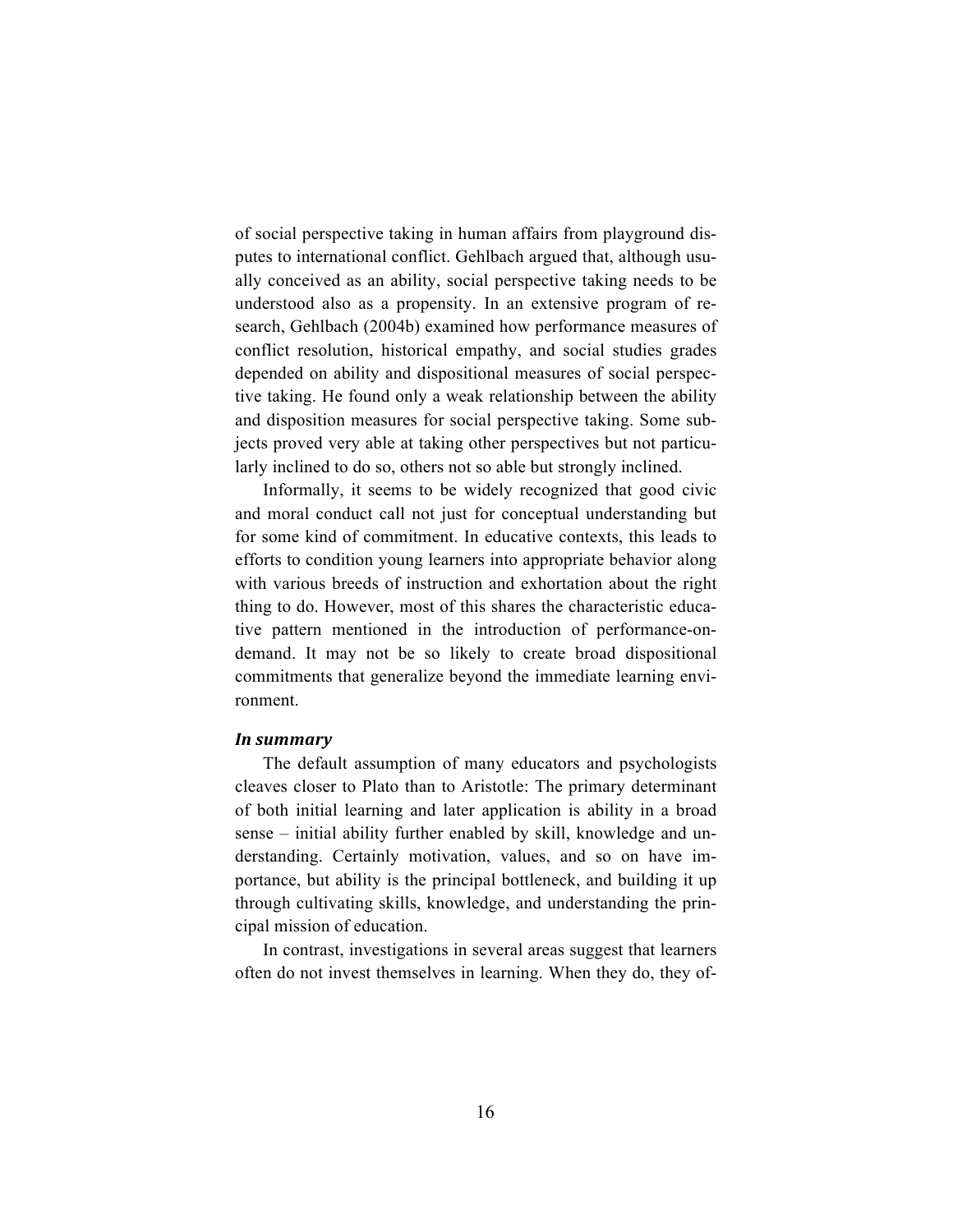ten do not make later use of what they have learned. In other words, the bottleneck in the way of learning that matters is as much a matter of dispositions, both regarding initial learning and later use, as it is abilities. Unfortunately, this bottleneck tends to be largely invisible in the classroom, because the performance-ondemand architecture of typical instruction directly cues performance and tends to mask the role of dispositions. In certain branches of psychology, much the same happens, because experiments in trend pose particular tasks with high explicit or implicit incentives, in order to find out whether people can do them and how well.

In contrast, the influence of dispositions becomes more prominent in naturalistic circumstances of moderate to low demand one might vote or not, look at the other side of the case or not and of embedded rather than highly salient cues—no one tells me to examine the politician's speech for bias. In just such naturalistic circumstances is where we want education ultimately to matter. Accordingly, the dispositional perspective takes on tremendous explanatory and pedagogic importance.

## The Reality of Dispositions

So far we have been operating on a promissory note: Yes, dispositions mean such-and-such, yes, dispositions could be important thus-and-so. But are we talking about anything real?

Although it may seem obvious that putative traits like curiosity or open-mindedness or honesty are real, this cannot be granted *a priori.* For centuries people believed that personality was formed of the four humours—sanguine, choleric, phlegmatic, and melancholic—yet today we dismiss this parsing.

Also worrisome is the *fundamental attribution error:* People tend to account for their own choices of action by situational factors, while attributing others' choices to character or personality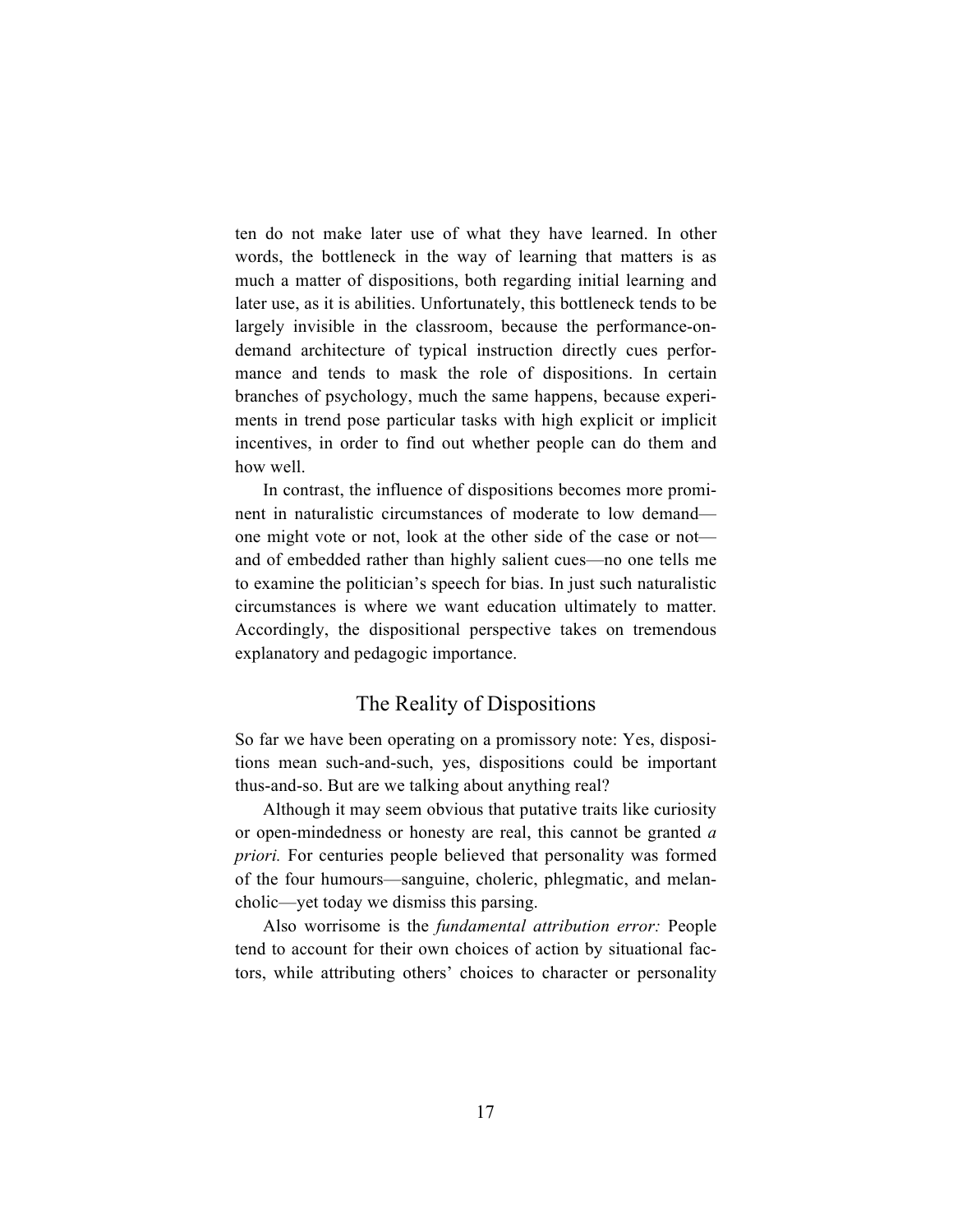(Ross, 1977; Ross & Nisbett, 1991). This is a strong pattern in Western cultures, although less so in Eastern (Nisbett, 2003). At its worst, the whole idea of broad dispositions could be a grand exercise in the primary attribution error.

What then is the evidence that at least some of the dispositions scholars have proposed live up to their name? Turning back to the criteria introduced under 'The Idea of Dispositions', what is the evidence of (1) a broad selective tendency, (2) at least somewhat independent of ability, (3) at least somewhat persistent within individuals over time and context but varying across individuals?

Certainly the perfect argument is hard to construct, but just as certainly a number of lines of research make a pretty good case for some proposed dispositions. The literature is extensive and our aim here cannot be a comprehensive review. Instead, we single out a few lines of inquiry to mention the methods and patterns of findings, focusing particularly on thinking and learning, since these are the areas we know best.

#### *The self-attributions approach*

What people say about themselves—self-ratings, explanations, and the like—offer the most common approach to measurement. One notable example concerns *need for cognition.* As mentioned earlier, this is a dispositional construct describing an individual's tendency to seek, engage in, and enjoy cognitively effortful activity (Cacioppo & Petty, 1982; Cacioppo, Petty, Feinstein, & Jarvis, 1996). To measure the tendency, the developers used a 5-point self-rating system for a battery of questions such as *I would prefer complex to simple problems* and *I feel relief rather than satisfaction after completing a task that required a lot of mental effort* (Cacioppo, et al, 1996). Need for cognition has proven to be a stable individual trait largely independent of psychometric intelligence and showing significant positive correlations with school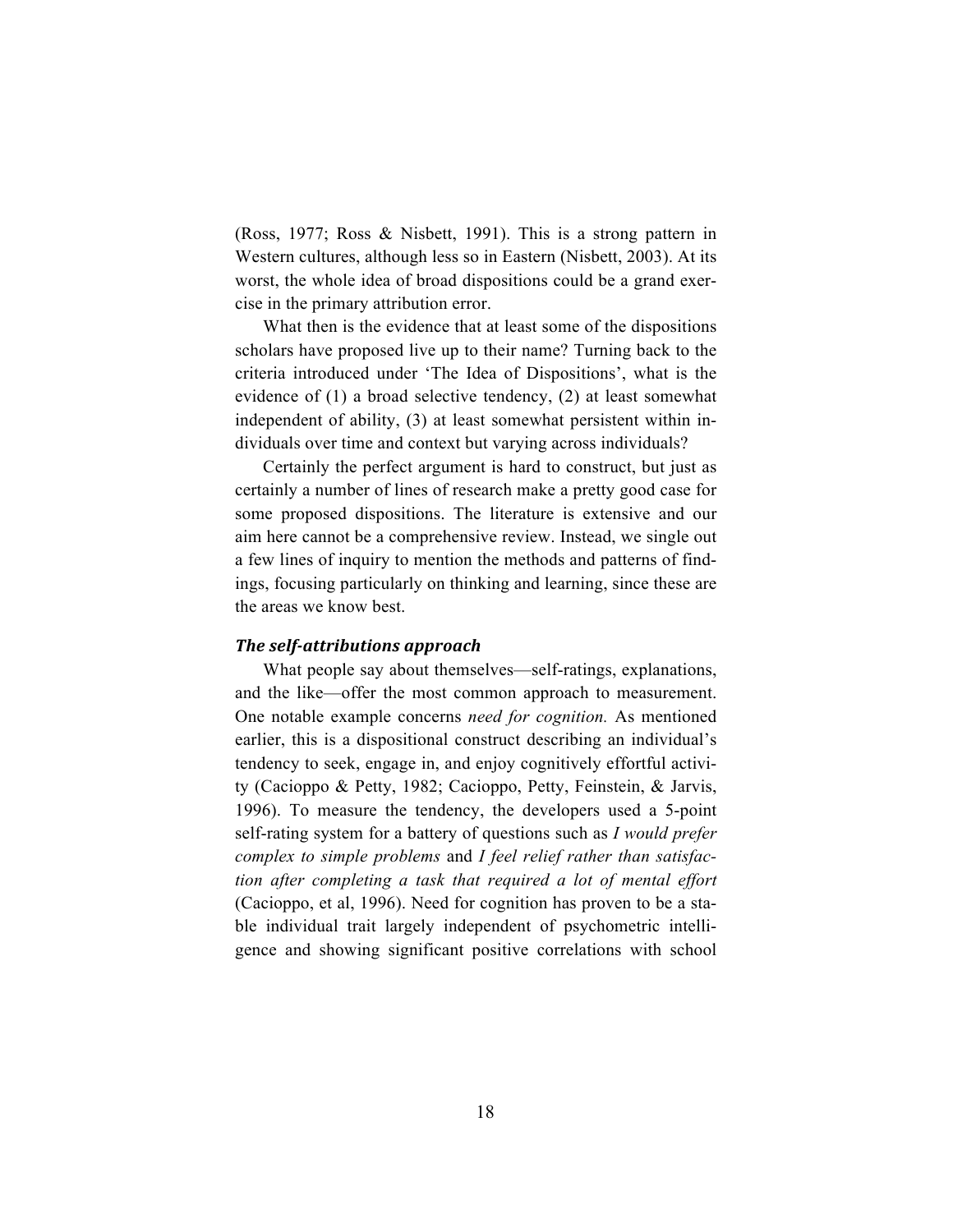performance, thoughtful examination of arguments, and related matters (Cacioppo, et al, 1996).

For another example, Stanovich and West (1997) sought to distinguish cognitive skills from thinking dispositions as predictors of reasoning performance. They applied self-report-based measures indicating dogmatism, categorical thinking, openness, counterfactual thinking, superstitious thinking, and actively openminded thinking. Later, they asked subjects to evaluate the quality of arguments related to a controversial topic. The dispositional measures turned out to have great influence on the argument evaluations, even after controlling for cognitive capacities.

For still another, Facione, Sanchez, Facione, and Gainen (1995) offered a view of dispositions as related to but separable from ability. Using a small sample of college students and collegebound high school students and later a sample of nursing students, Facione and Facione (1992) compared students' dispositions scores with performance on a critical thinking skills test. For the dispositions, they employed a self-report measure they and colleagues had developed, the California Critical Thinking Skills Test, which evaluated both frequency of behavior and strength of belief in certain types of thinking. Students rated themselves on such criteria as: *We can never really learn the truth about most things*, and *The best argument for an idea is how you feel about it at the moment*. The researchers found a significant correlation of .67 between the two measures, accounting for 45% of the variance on the skills test. They did not employ an independent measure of cognitive abilities, but certainly the results are suggestive of a dispositional influence.

Kruglanski and Webster (1996; Kruglanski, 1980; Webster & Kruglanski, 1994) elaborated the *need for cognitive closure,* which broadly is a predilection to reach conclusions hastily ('seizing') and maintain them stubbornly ('freezing'). They view need for closure as a dispositional construct measurable by the Need for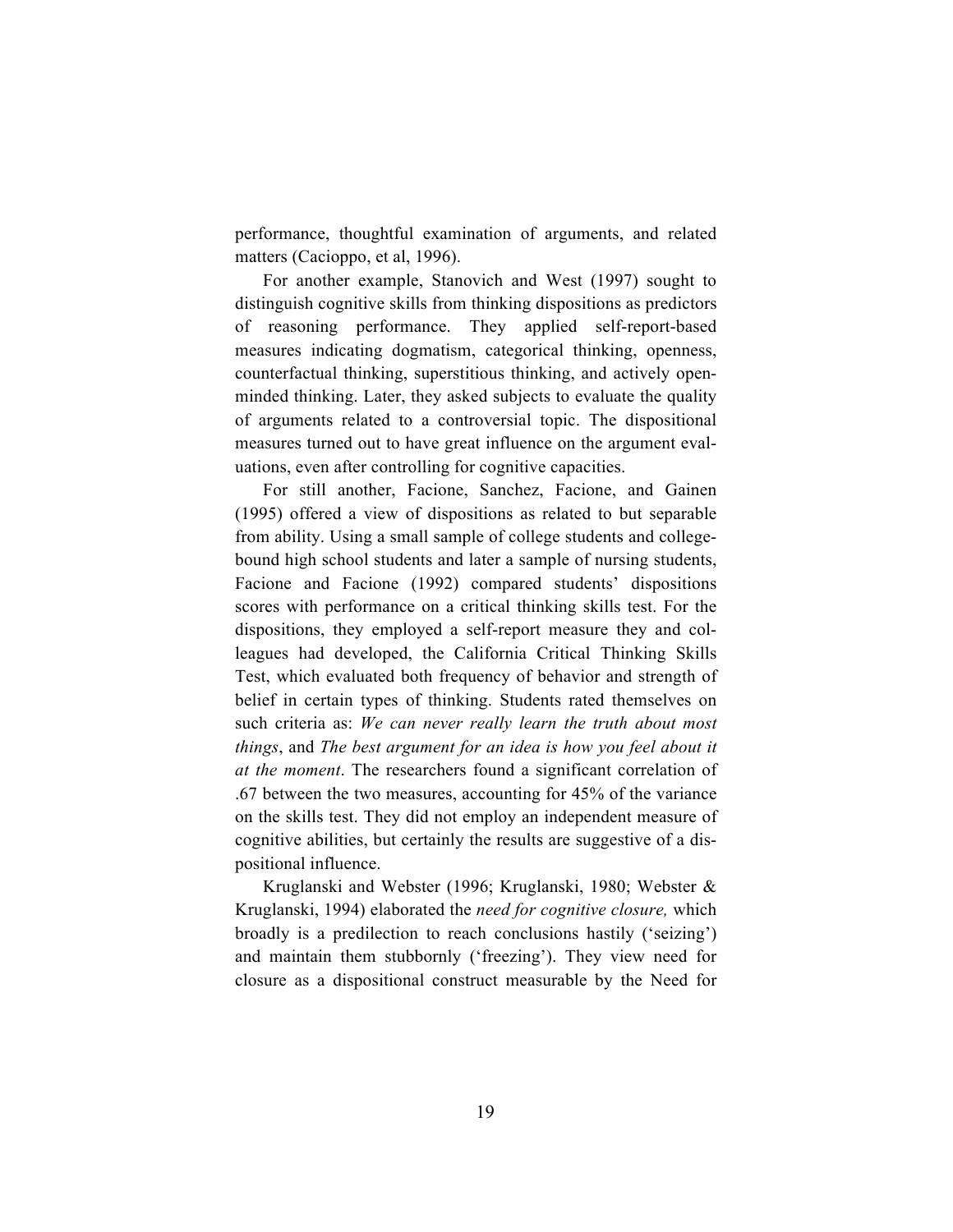Closure Scale, a carefully developed self-rating instrument. Studies using the scale have demonstrated stability over time and context, independence of psychometric intelligence, and correlations with a range of important characteristics of everyday thinking, for instance stereotyping.

Dweck and colleagues' program of research on mindsets toward learning and the malleability of intelligence, cited earlier, employs learners' self-characterizations through explanations and think-aloud reporting and an Intellectual Achievement Responsibility scale (Diener & Dweck, 1978, 1980). The work has shown that learners' beliefs are independent of cognitive abilities but influence cognitive performance greatly. Indeed, often learners well above the norm in cognitive abilities display an entity attitude and, in the 'either you get it or you don't' spirit, prove to be early quitters when the going gets tough and sustained effort would serve them better. Also teaching style and classroom culture can influence considerably the extent to which students adopt entity versus incremental mindsets.

Relatedly, goal theory finds in different learners a contrast between mastery and performance goals (Pintrich, 2000). Students with a mastery orientation seek to understand whereas those with a performance-approach orientation seek to demonstrate superior performance. Finally, students with a performance-avoidance orientation seek to conceal what they perceive as personal incompetence. A mastery orientation consistently relates to greater achieved understanding. However, mastery and performanceapproach goals are not independent of one another and there is something of a debate in the literature regarding when and where it is most advantageous to have a pure mastery orientation or a mixed mastery-performance orientation (e.g. Midgley, Kaplan, & Middleton, 2001).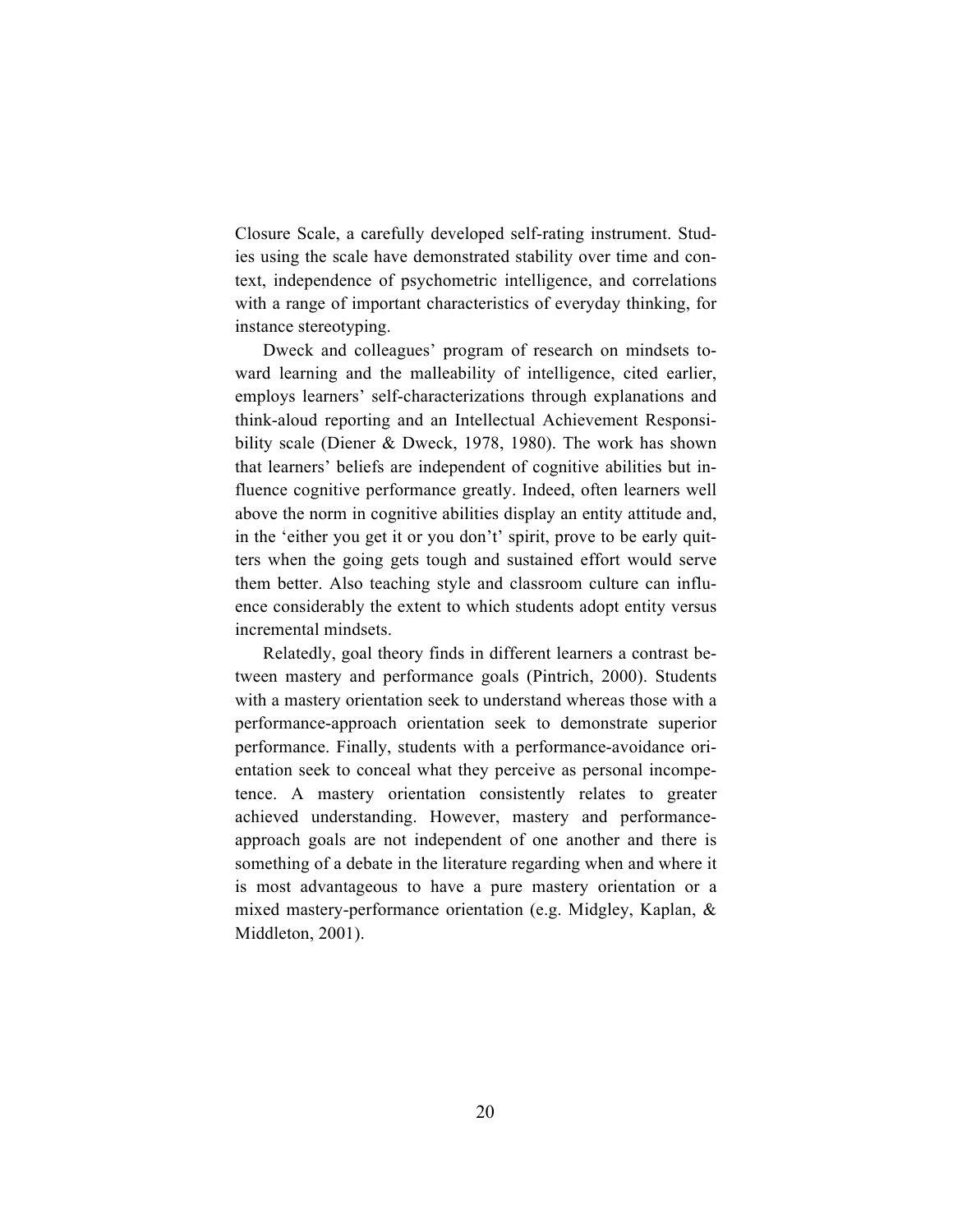#### *The scaffolding approach*

Another approach to measuring dispositions eschews selfratings and instead manipulates scaffolding to demonstrate their influence. For example, Norris (2002) includes a volitional component in his definition of dispositions, stating, "Individuals must either have formed habits to use certain abilities, or overtly think and choose to use the abilities they possess" (p.4). This definition emphasizes the importance of being alert to occasions to think and choosing to follow them through, and to test it, Norris developed a way to measure the extent to which people are alert to occasions to use their thinking abilities (2002). He created an alternative version of the *Ennis-Weir Critical Thinking Essay Test* (2002), that included hints, such as "think of other explanations for the results" (p. 13), after each paragraph. The purpose of the hints was to "provide suggestions (surrogate dispositions), but for an examinee who does not know how to do what is suggested, they will be useless" (Norris, 1995, p. 13). By comparing groups using the two different versions of the test, Norris showed that thinking performance is not synonymous with thinking ability; the group that received the hints scored over 60% higher on average than the group who took the traditional test.

A very common shortfall of thought is one-sided reasoning or 'myside bias'—the extensively documented trend of people to fixate on their own side of the case and neglect others (e.g. Baron, Granato, Spranca, & Teubal, 1993; Kuhn, 1993; Means & Voss, 1996). While it is natural to presume that this is a dispositional effect, perhaps people are not acquainted enough with other views to generate reasonable arguments, or perhaps they are simply unable to mobilize their cognitive apparatus in service of a cause they do not espouse.

These possibilities were investigated as part of a large-scale program of research on the impact of formal education on everyday reasoning (Perkins, 1985, 1989; Perkins, Allen, & Hafner,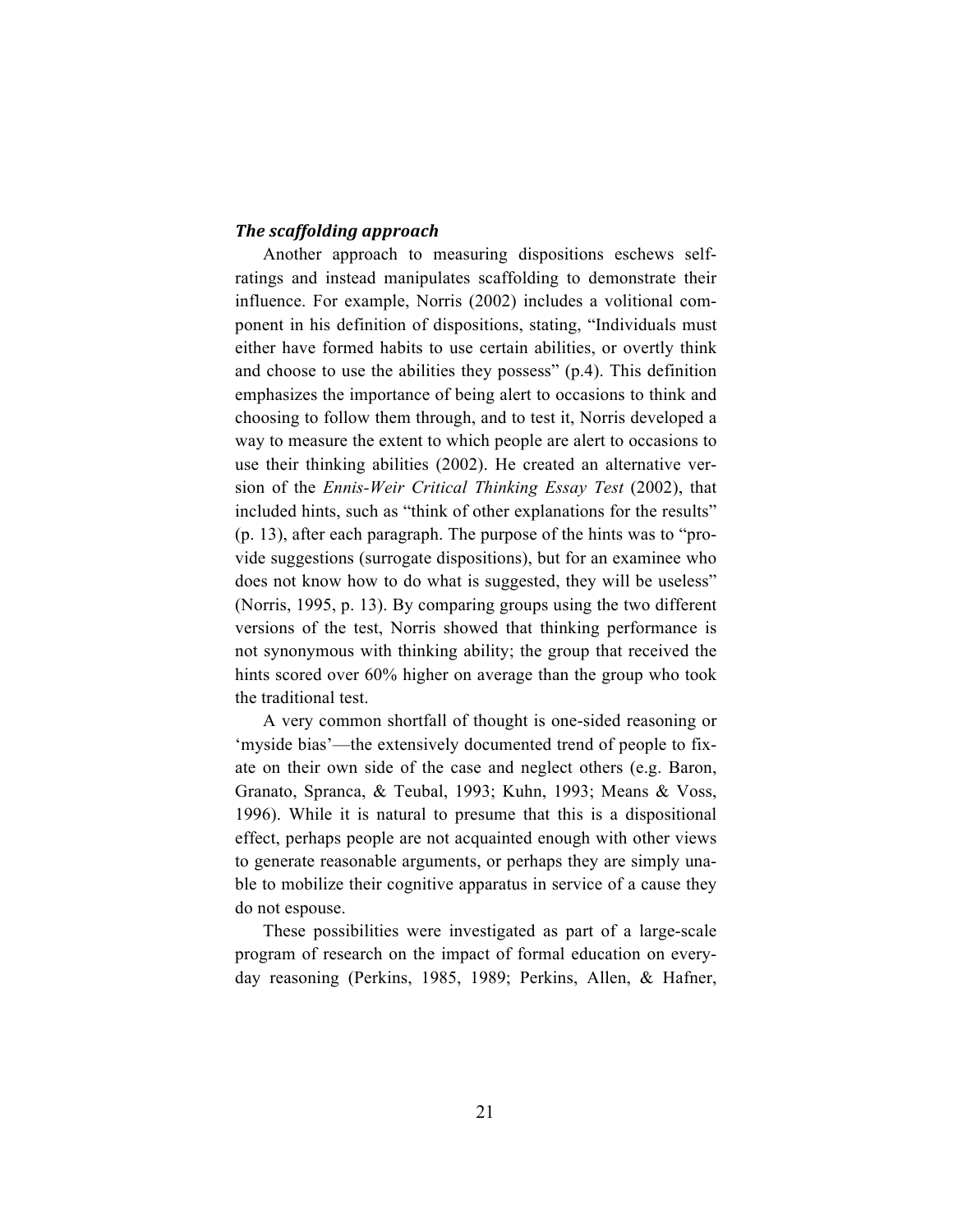1983; Perkins, Farady, & Bushey, 1991). The basic method used one-on-one interviews around issues current at the time, pre-tested to ensure accessible arguments on both side of the case—for example, *Would a nuclear disarmament treaty reduce the likelihood of world war?* or *Would a bottle deposit law in the state of Massachusetts reduce litter?* Most subjects adopted positions and proceeded to pile up reasons on their preferred side of the case with little attention to the other side of the case or to possible flaws in their own arguments. Even law students proved on the average as one-sided as subjects from the general population!

In one variant of the paradigm, when it appeared that the appeared that a subject had no more to say, the interviewer then asked the subject point blank to identify weaknesses in his/her argument and to elaborate the other side of the case. Subjects could readily do so. In a dramatic demonstration of the separability of disposition from ability, when subjects were directly prompted to mention arguments on the other side of the issue, subjects increased the number of points they mentioned by an average of 700% (Perkins, Farady, & Bushey, 1991.)

The methodology also used a short-form IQ test. IQ correlated with number of points subjects offered on their preferred side of the case at .4 or .5, but often did not significantly correlate with number of points on the other side of the case before prompting (Perkins, Farady, & Bushey, 1991). This suggests that my-side bias reflects dispositions rather than cognitive capacity. Similar results have been found by Baron, Granato, Spranca, & Teubal (1993).

#### *The sensitivity approach*

Most studies of dispositions make no effort to distinguish between *sensitivity* and *inclination* as they were called earlier. Yet the contrast is crucial to understanding how dispositions operate. Consider this example: Suppose you are driving down the highway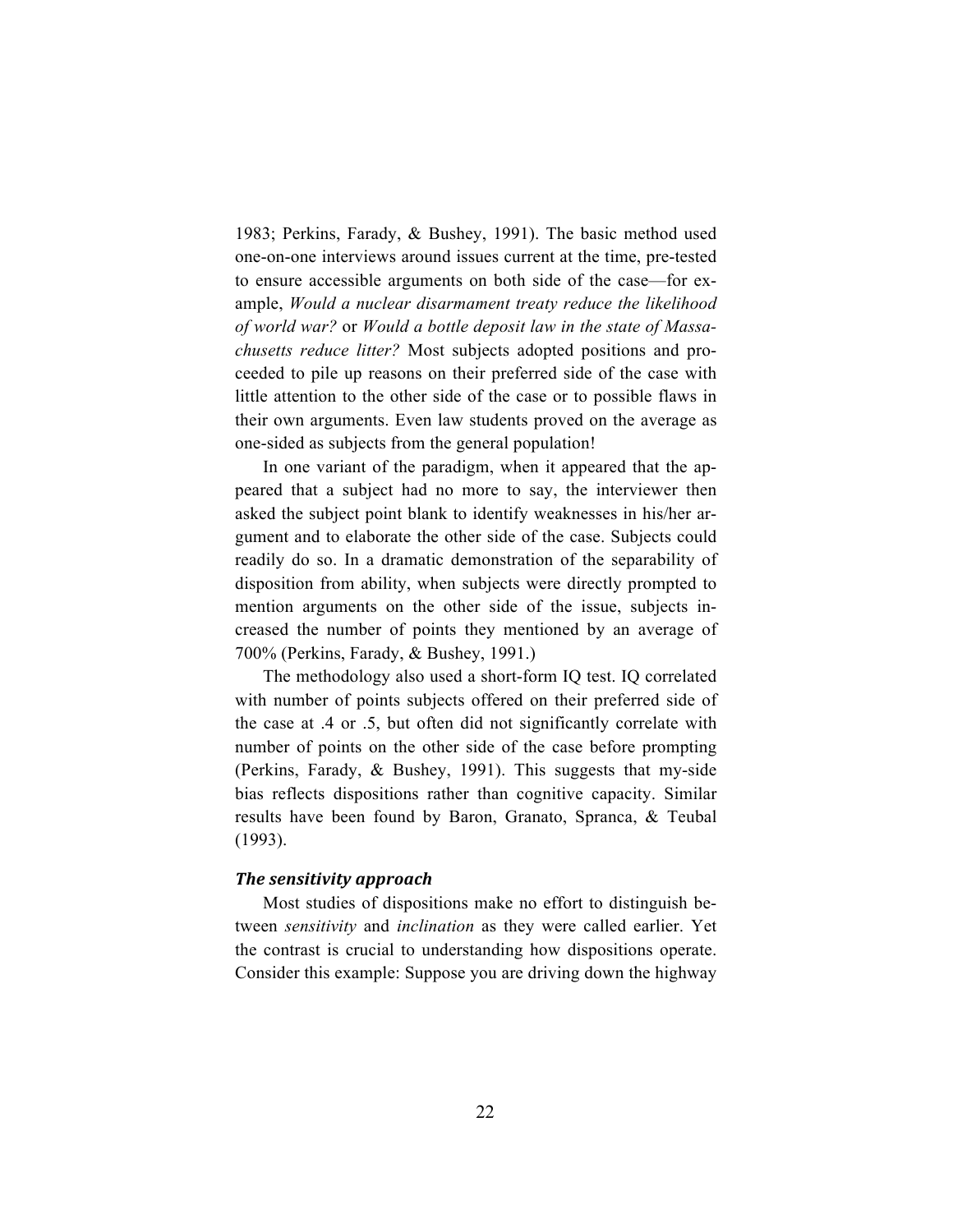at the speed limit and a car races past you, coming dangerously close. Your annoyance flares, but (at least this time) you resist road rage and consider the possibility that the person is rushing to an emergency. For you to achieve this measured viewpoint, three forces coalesce. You need the *ability* to imagine alternative causal explanations for the event. You need the *sensitivity* to note that this might be a moment to seek alternative explanations. And you need the *inclination* to override your impulsive first reaction and at least explore other possibilities.

To differentiate sensitivity and inclination, we devised a threephase methodology that in one variation works as follows. Subjects begin by reading a paragraph-long story with one or more thinking shortfalls imbedded. For example, in one story, a woman called Mrs. Perez faces a decision about what to do when the company she works for relocates. Phase 1 asks subjects to underline any portion of the story they think reflects poor thinking, explaining what's wrong and how it might be made better. In the Mrs. Perez story, she says that she and her daughter must move immediately with the company, even though her daughter is just finishing the last six months of high school. *I have no other choice, said Mrs. Perez. There's no other decision I can think of in this situation.*

If subjects notice the narrowness of her thinking and offer other options, they are done. If not, the experimenter draws their attention to the shortfall in a nondirective way: *Some of Mrs. Perez's friends think she should have tried to find more options. Other friends believe she tried hard enough to find options. Suppose you were in Mrs. Perez's place. What would your thinking be like?* Again, subjects who offer options are done. However, subjects who do not are asked point-blank for alternatives (e.g. negotiate a delayed move, let the daughter stay with a friend and perhaps commute on weekends, seek another similar job) to test their ability to generate them.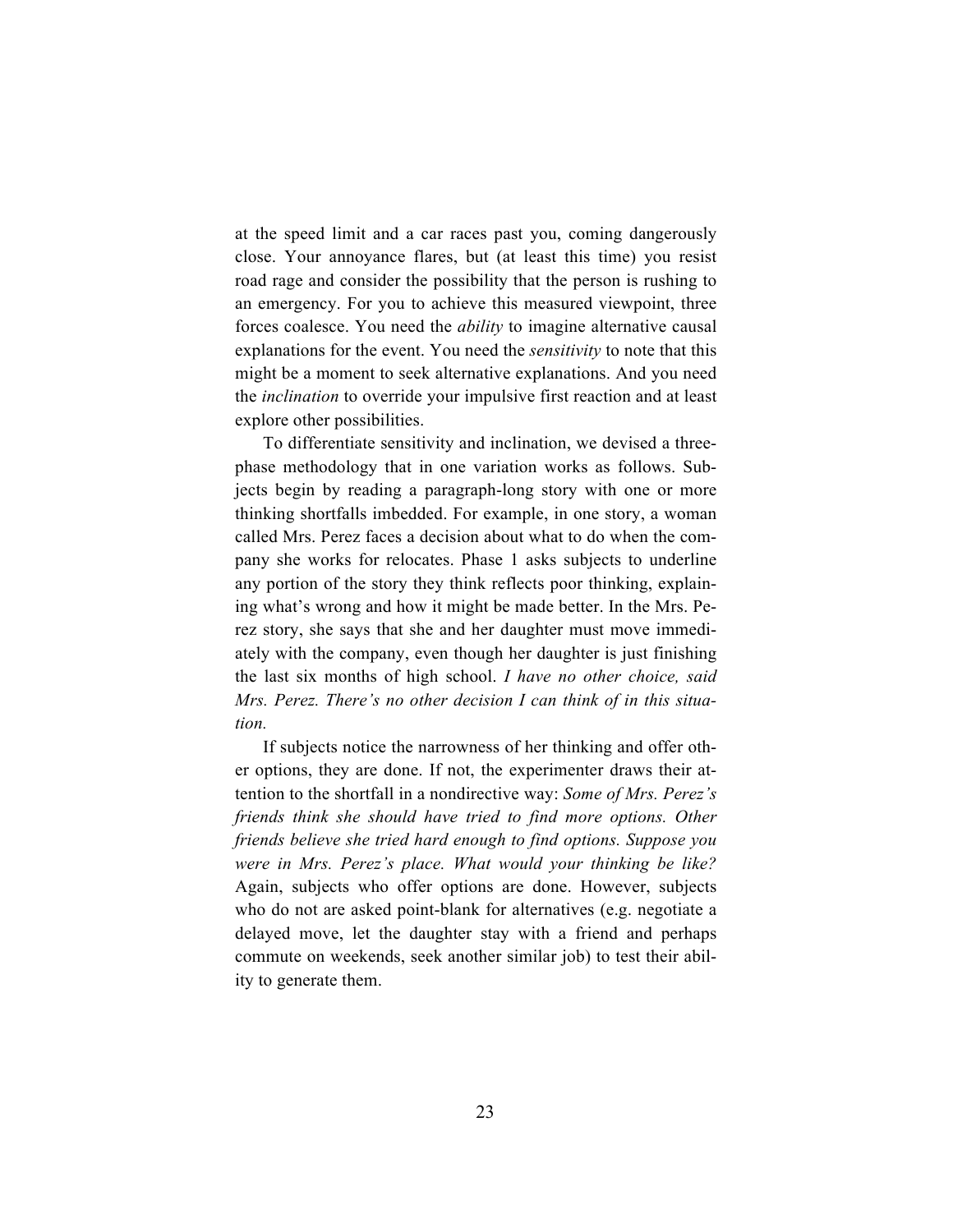Our group conducted such studies with many different stories targeting several different kinds of thinking and involving subjects in late elementary and early secondary school. We pretested the stories with experienced adult reasoners, who easily identified the thinking shortfalls, demonstrating that they were detectable. The results are described in detail in other venues (Perkins & Tishman, 2001; Perkins & Ritchhart, 2004; Perkins, Tishman, Ritchhart, Donis, & Andrade, 2002). In brief we found that almost all subjects were able to offer reasonable options, arguments, or interpretations when we directly requested them. This was no surprise, since we chose the problems to be accessible. What is especially striking about our findings concerns the contribution of sensitivity. Sensitivity proved to be a serious bottleneck and far more important than inclination: In about ninety percent of the cases, subjects never noticed the problem in the first place.

Concerning the trait-like character of these trends, the program examined test-retest correlations on sensitivity scores for detecting thinking shortfalls and found correlations of about .8 for a ninth grade sample and .6 for a fifth grade sample.

Concerning stability across tasks, subjects were asked to identify several different kinds of thinking trouble spots, such as neglecting alternative options, my-side bias, and more. Further, these trouble spots where embedded in different problem situations decision making, problem solving, and explanation. Despite varying trouble spots and problem situations, factor analyses generally yielded single "sensitivity" and "inclination" factors. In other words, subjects performed consistently across these variations (Perkins, et al, 2000, 2001).

This suggests a startling possibility. Perhaps much of the time people do not think things through well not because they aren't able to, and not even because they aren't inclined to, but because they simply fail to notice occasions that call for sustained thought. If such an account does not seem plausible, consider how easy it is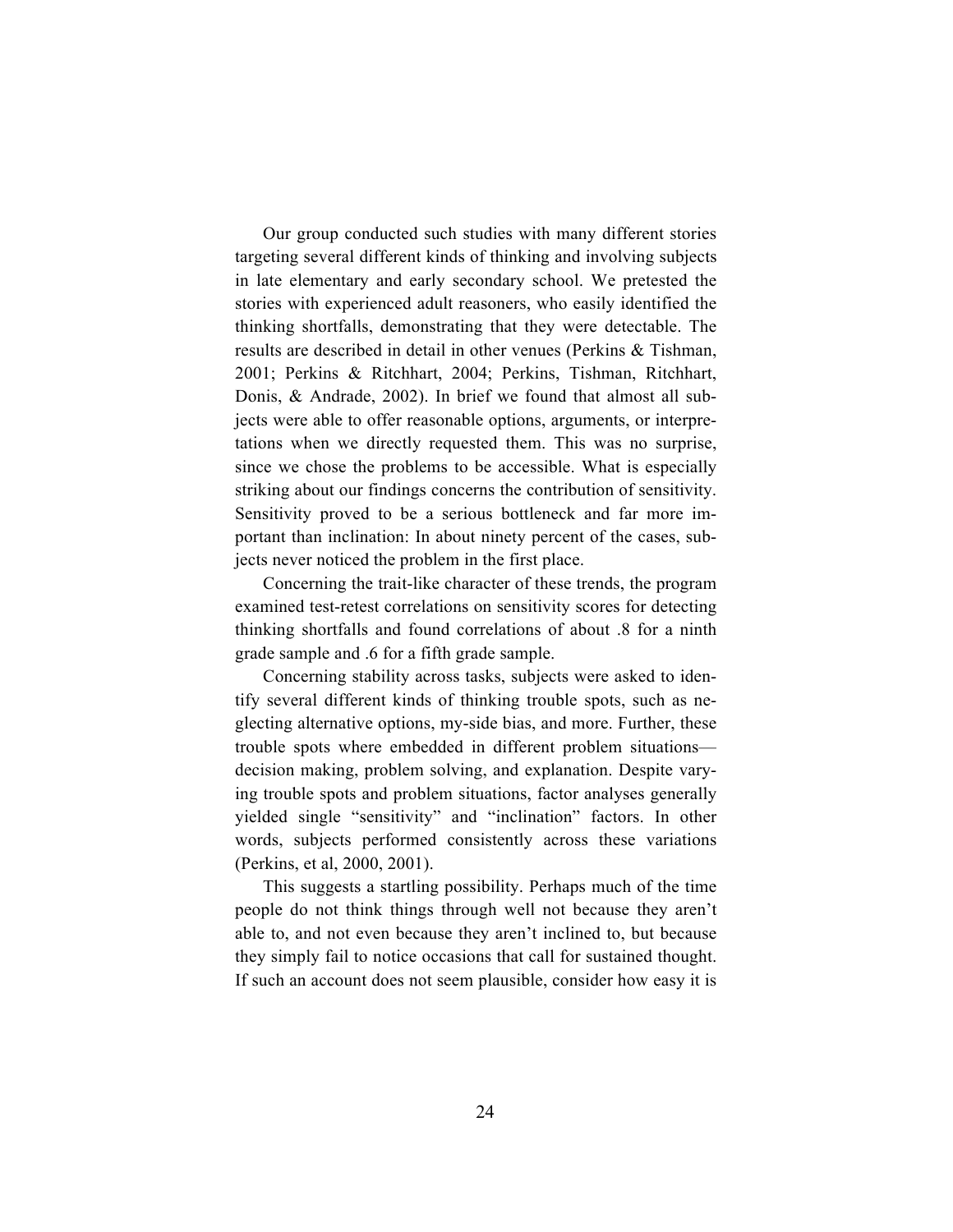to participate in a casual conversation or listen to a political speech or idly watch a television commercial without noticing any glaring problems or adopting any particularly probing mindset. Or consider the extensive work of Ellen Langer (1989) pointing to the persistent mindlessness of people engaged in many everyday activities.

#### *In summary*

The sampling of studies above suggests that at least in several cases a good argument can be made for dispositional constructs. Dispositions are real because they go some distance in meeting the reality criteria we mentioned earlier. Although not every line of research touches on all points, in general the studies show that indeed people do have dispositional proclivities—broad selective tendencies—such as need for cognition, dogmatism, openmindedness, a mastery versus a performance orientation, and so on. The contribution of these tendencies to performance is separable from the contribution of ability. The patterns vary across individuals while displaying some consistency within individuals.

As we mentioned earlier, scholars are not only interested in proving that dispositions are real, they are also interested in identifying the factors that give rise to them—the mechanisms by which they work. We will discuss this further later, but one factor, suggested by Stanovich and West's work, as well as by Dweck's examination of the effects of students' beliefs about intelligence, is underlying belief systems. What people believe about themselves may partly explain the 'disposition effect'—the gap between people's ability and their behavior. Another aspect of mechanism is the need to recognize the joint contribution to a propensity of both sensitivity (likely to notice when a particular matter needs attention) and inclination (prone to engage upon noticing). On the whole, the current literature tends to treat dispositions as a matter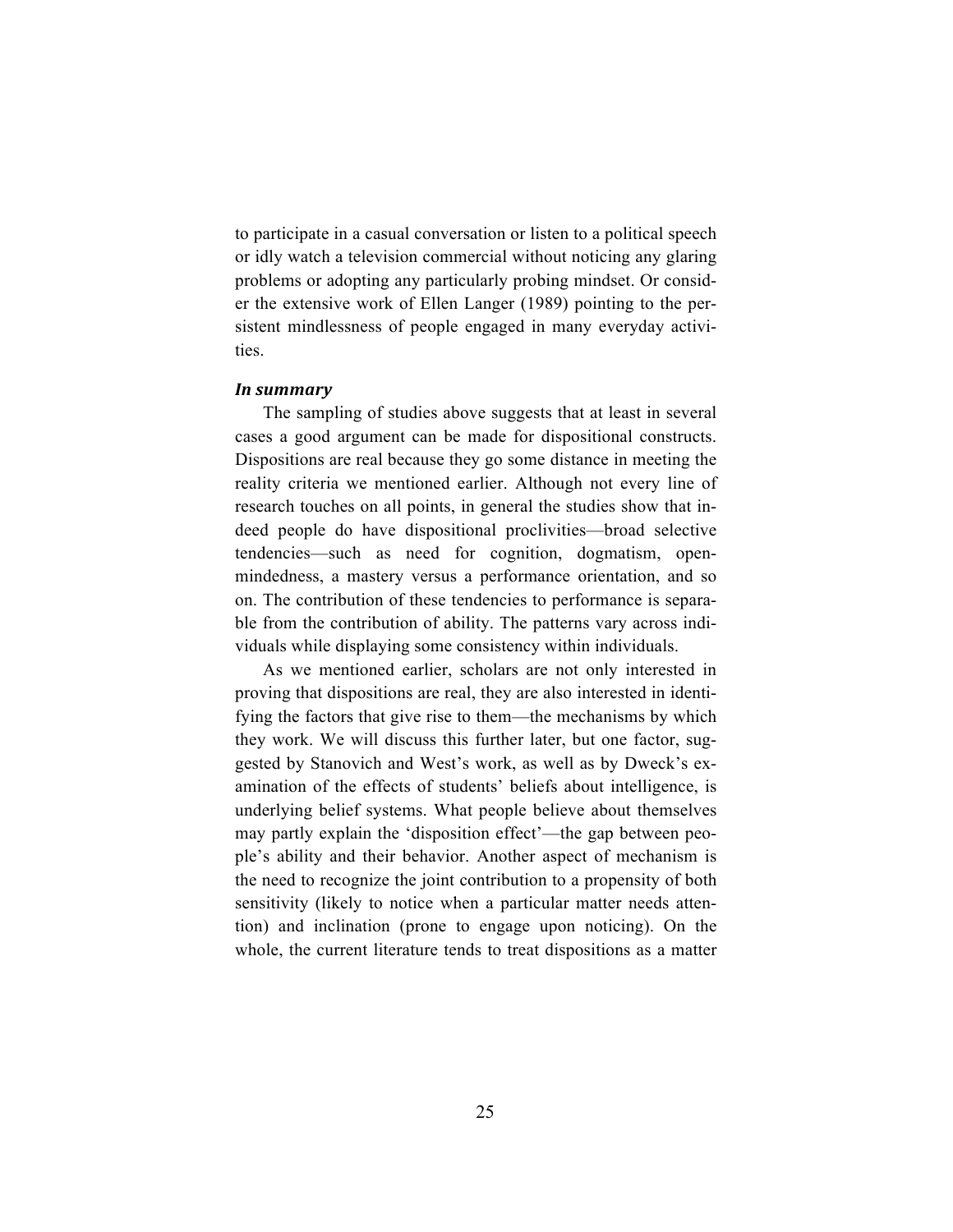of inclinations, not recognizing the bottleneck of sensitivity, which at least in the studies reviewed above is considerable.

## Toward an Agenda for Future Inquiry

A significant literature speaks to dispositions, and now is a good time to take stock of this developing field by asking two key questions: Is our body of knowledge growing? And do the emerging themes generate promising areas of inquiry? The work reviewed here and elsewhere suggests that the answer to the first question is "yes." To the second, the answer seems to us to be an even more resounding "yes." We round out this paper by identifying some themes that seem especially interesting and important.

#### *Kinds of dispositions*

The diverse dispositional constructs reviewed point to at least one basic area of inquiry: *What kinds of dispositional traits are there* in the thinking, social, and emotional realms that might invite study and inform education? Taxonomic questions tend to animate scholars who seek to "cut nature at its joints"—consider for example the many theories of the structure of intellect in the psychometric tradition.

It is apparent that many dispositional characteristics focus on particular areas of life or particular disciplines – a lifelong enthusiasm for sports, a persistent fascination with biological phenomena or literature or government. That acknowledged, most researchers have focused on relatively broad dispositions that touch many aspects of life and taxonomic endeavors reflect this. A number of dispositions in the current literature seem to overlap in their conceptions and measures. Kruglanski and Webster (1996), for example, comment on the partial overlap between need for cognitive closure and need for cognition. Also, several taxonomies of thinking dispositions have been proposed with some overlap but some differences (e.g. Ennis, 1986; Peter and Noreen Facione, 1992;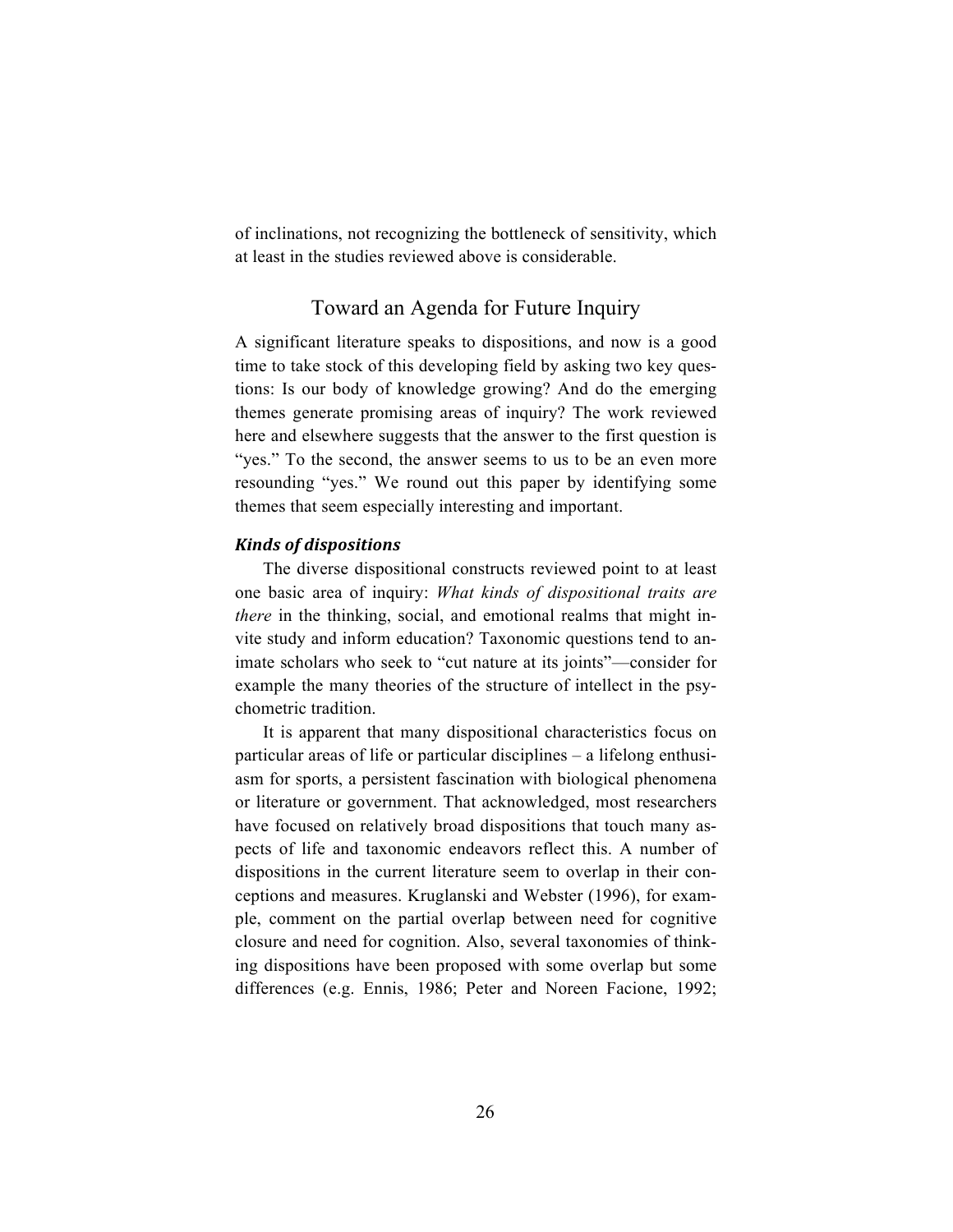Perkins, Jay, & Tishman, 1993). Some items on these lists seem similar in spirit—seeking and offering reasons from Ennis, truthseeking from the Faciones, the disposition to seek and evaluate reasons from Perkins, Jay, and Tishman. But each list also includes some distinctive entries.

Since some of these lists were constructed conceptually, factor analytic approaches may seem like the best way to uncover the deep structure. This is the method the Faciones used. However they analyzed subjects' self-ratings of a long list of traits, not their actual performances on tasks, their list could easily reflect subjects' conceptual groupings rather than performance factors.

In our own work, we used a factor analysis on sensitivity and inclination in thinking dispositions, and it yielded a single factor for sensitivity and a single factor for inclination over several different kinds of thinking challenges (Perkins, Tishman, Ritchhart, Donis, & Andrade, 2002). It's not terribly surprising that conceptually distinct dispositions would merge into a single factor: Since many people within the same culture learn the same things at about the same time, the same is likely true of much of intra-culture human knowledge and skill.

Besides comparisons at the same level—for instance competing analyses of thinking—dispositions appear at different levels. The Big Five personality model (Goldberg, 1993) offers a panoramic picture of disposition-like constructs. Mindfulness (Langer, 1989) implicates a fairly broad cognitively-oriented disposition. Need for cognition is perhaps somewhat more specific (Cacioppo, Petty, Feinstein, & Jarvis, 1996). Taxonomies of thinking dispositions have a finer grain yet. Finally, as we shall see later, a dispositional analysis of particular thinking systems is possible, for instance the thinking system of Darwinian evolution or the Tragedy of the Commons. What do these different levels of analysis have to do with one another, how are they best integrated, and where are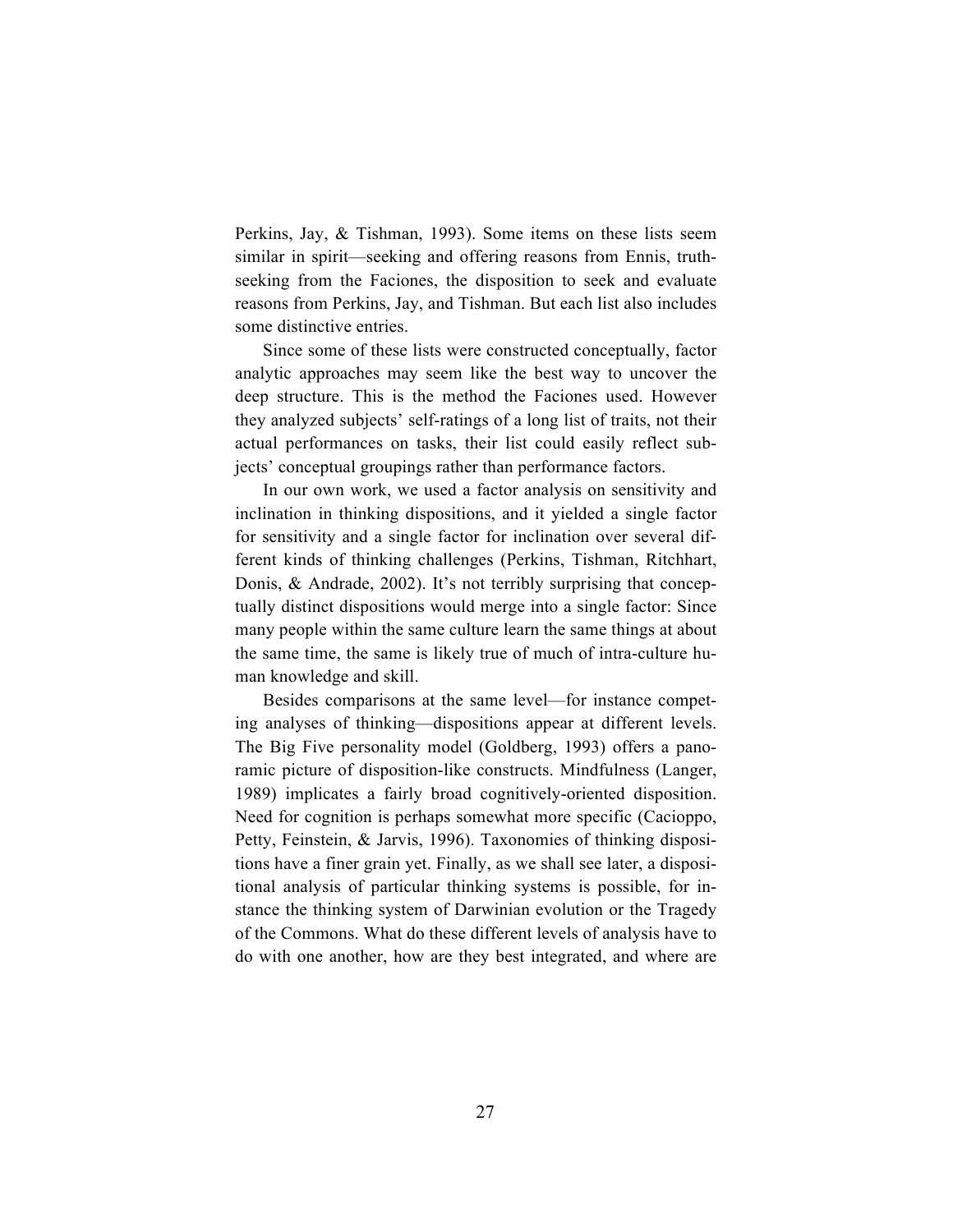the richest insights toward more powerful teaching and learning to be found?

Many of the dispositional concepts in everyday language occur in negative-positive pairs, for instance conventionality versus creativity, narrow-mindedness versus open-mindedness, impulsiveness versus self-control, selfishness versus generosity, dependent versus independent, conformist versus iconoclastic. Such juxtapositions are immensely suggestive. However, it is important to recognize that the "negative" partner in these polarities is clearly adaptive in particular contexts and sometimes as a trend in whole cultures or microcultures.

In keeping with this, members of particular populations often show problematic dispositional profiles from the standpoint of conventional social expectations and aspirations. Youngsters from poor and urban schools often shun academic pursuits, many girls and women avoid studies in mathematics, science, and engineering. In cataloging kinds of dispositions and considering how to cultivate positive dispositions, special attention is due to the chronically disengaged, including understanding how that very disengagement can constitute a reasonable adaptation to cultural circumstances, albeit one with limited horizons.

#### *Mechanisms for dispositions*

Whatever dispositions there are, the further question arises: *What causes the trend in conduct* we refer to as a disposition*?* This question reaches beyond dispositions as descriptions of patterned behavior to ask about mechanism. As noted earlier, one contributing mechanism seems to be the selective influence of underlying partly tacit belief systems. These generate expectancies about success, failure, others' reactions and one's own, that can influence behavior greatly.

Another contributing mechanism seems likely to be habits of mind in a sense close to everyday habits—well-automatized rou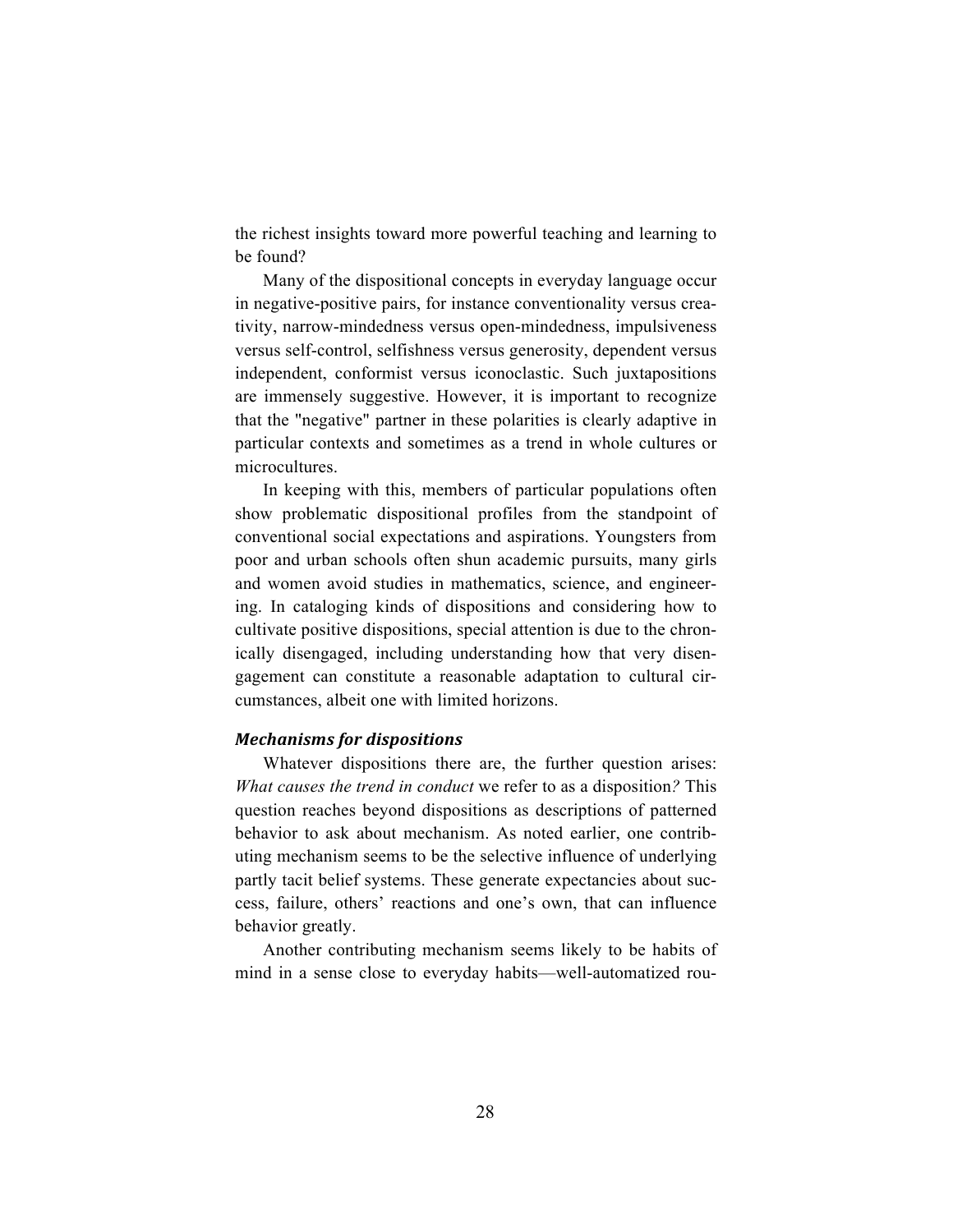tines. Just as one can have a habit of brushing one's teeth or putting on one's right shoe before one's left shoe, so can one have a habit of looking at the other side of the case or reviewing mentally what one has just read or engaging in social perspective taking. Explicitly held values and policies can also contribute. Someone might make it a personal rule to develop a pro-and-con list and consult with others around any important decision, or to try to get all the facts before responding angrily to what seems to be a provocative situation. In addition, our research on sensitivity and inclination indicates that the two vary somewhat independently of one another and therefore entail different mechanisms.

There may be a biological contribution to certain dispositions. Research on the Big Five model of personality (Goldberg, 1993) suggests some biological influence, for instance from dopamine levels on extraversion (Depue & Collins, 1999). In general, there is no particular reason to believe that any particular disposition depends on only one mechanism. Most likely multiple mechanism operate simultaneously and synergistically. So far as we can see, very little is known about relative contribution.

#### *Development of dispositions*

Whatever the story of mechanism, *how do dispositions develop?* How are they nurtured and reinforced? In part dispositions reflect belief systems, but where do the belief systems come from? Although they vary across individuals, they surely reflect to some extent the assimilation of cultural and subcultural norms as well as specific parental attitudes. As noted earlier, Western cultures foster an 'ability more than effort' conception of learning in contrast with some Asian nations (Nisbett, 2003; White, 1987). Also, some dispositions develop through adaptive responses to particular roles in society. Langer (1989) finds that members of minority populations that see themselves as threatened tend to be especially mindful. Research on family backgrounds of young students shows dra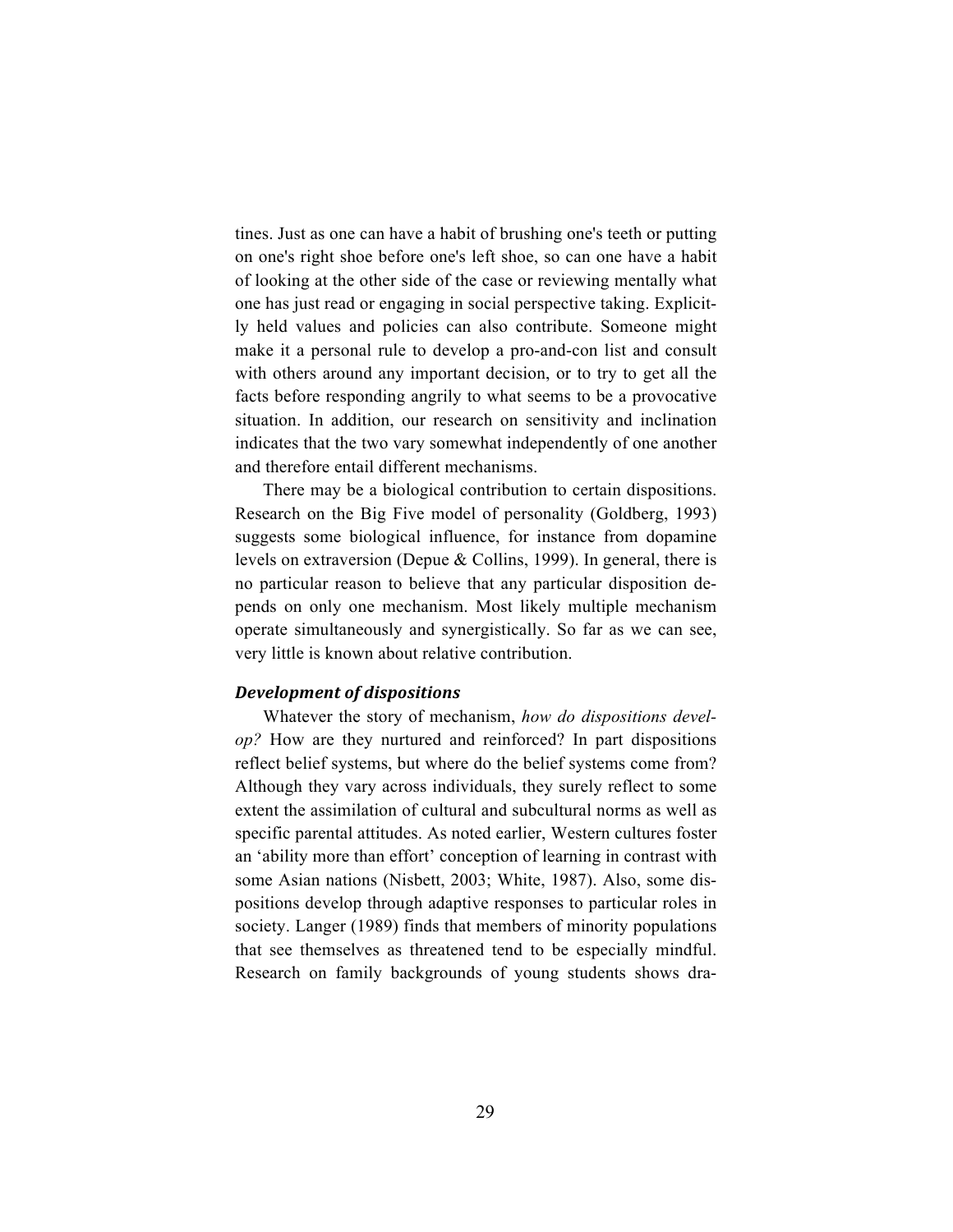matic patterns of influence across cultural groups and subgroups on attitudes toward schooling and school success (Hayes 1981, ch. 11).

Child and adult developmental trajectories appear to figure in the formation of dispositions. Some dispositions may grow out of initially fragile interests in particular disciplines or areas of life and generalize somewhat. Hidi and Renninger (2006) present a four-phase model profiling how interests that first appear in the context of specific situations can become sustained over time and stabilize into enduring dispositions. People's patterns of moral thought and perspective taking change with development (e.g. Gilligan, 1982; Kohlberg, 1970). The adult developmental schemes of Perry (1970) and Kegan (1994) among others entail strong shifts in people's epistemological stance: What is it to know something? How can we be sure and how sure can we be? How do we deal with conflicting evidence and perspectives? With these shifts come distinctive patterns of dealing with life's puzzles.

In general, culture in the broad sense, from national and ethnic cultures to the microcultures of the family and the classroom, seems likely to be the 'teacher' of many dispositions. In keeping with the idea of situated learning (e.g. Brown, Collins, & Duguid, 1989; Lave & Wenger, 1991), people pick up much of their general alertness and attitudes from the culture around them, as part of becoming streetwise about whatever streets one walks. However, just how does this osmosis operate—the formation of tacit mental models, development of explicit value systems, operant conditioning, in what balance, or do these boil down to the same thing?

#### *The teaching of dispositions*

This evokes yet another important question: *How can instruction be designed to teach positive dispositions?* Of course, teach in a didactic sense may not be quite the right idea. It seems unlikely that teaching practices sufficient for reliably imprinting state capi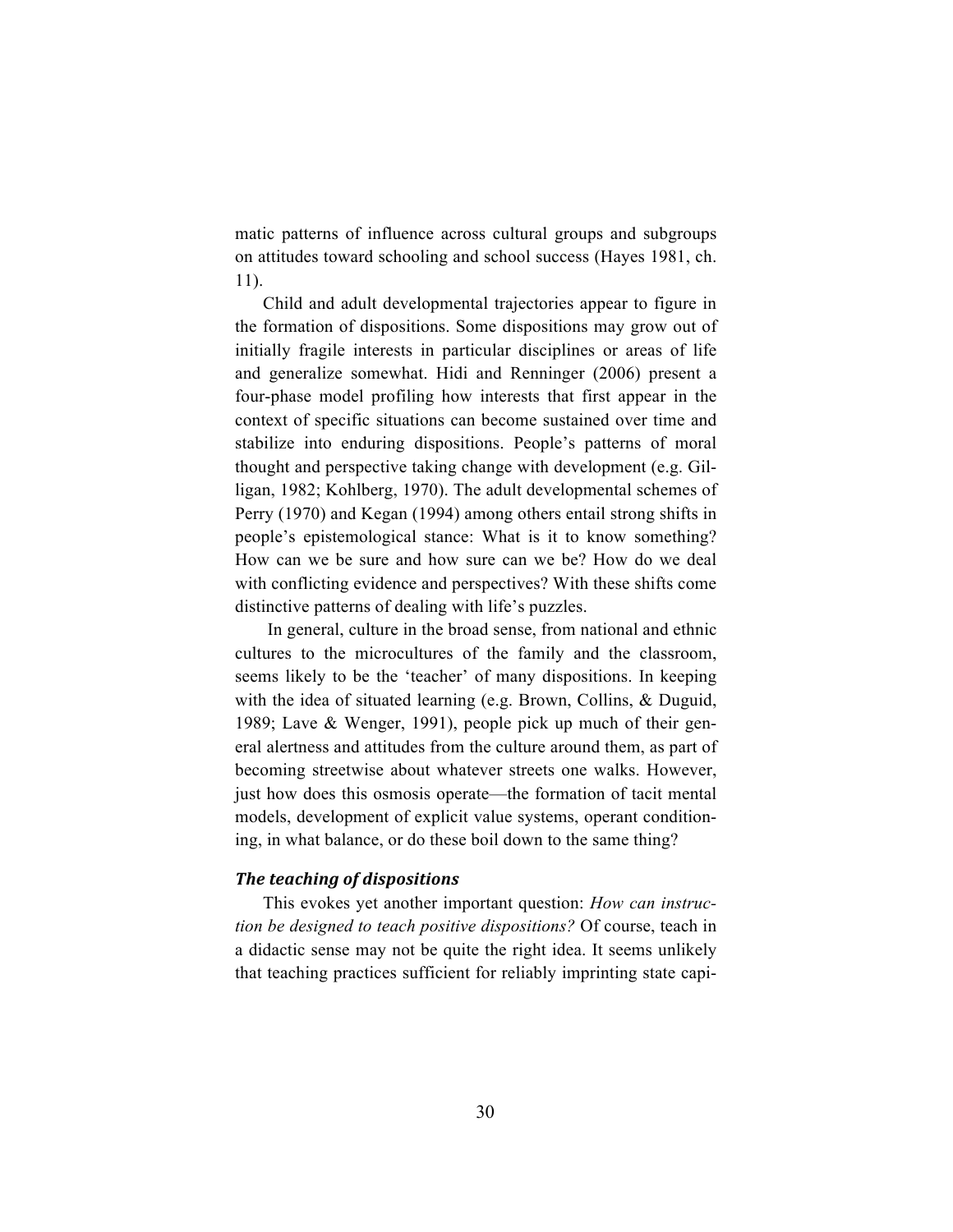tals would impart the sensitivities and inclinations of open mindedness or perspective taking. As urged earlier, the performanceon-demand character of conventional education and the emphasis in extrinsic motivation do not support and arguably undermine a dispositional agenda. But flip this equation around and consider what it might be like to teach *for* dispositions. It might involve creating opportunity and encouragement for students to seek out complexity rather than seeking closure. It might involve guiding students to assess the need for persistence rather than telling them when to persist. It might involve cultivating a discerning sensitivity to the need for precision rather than admonishing students to be accurate.

More broadly, if dispositions somehow develop through culture one might put culture to work to 'teach' them. One place to look for clues is in classrooms where something like this is already happening, environments where teachers establish rich cultures of thinking (Tishman, Jay, & Perkins, 1993). For example, our colleague Ron Ritchhart (2002) conducted a year-long qualitative study of six such classrooms in which he identified eight forces that shape classroom culture: expectations, time, modeling, routines, opportunities, relationships, physical environment, and language.

Concerted efforts to develop thinking dispositions are not so common or thoroughly tested, but those that we know of conspicuously leverage culture as a teacher. The *Philosophy for Children* program developed by Matthew Lipman and colleagues emphasizes a community of probing philosophical inquiry (Lipman, 1988; Lipman, Sharp, & Oscanyan, 1980). Art Costa and colleagues' *Habits of Mind* initiative foregrounds several attractive dimensions of intellectual character, including for instance persisting, managing impulsivity, and listening with understanding (Costa & Kallick, 2002). Claxton and Carr (2004) offer an approach to fostering learning dispositions.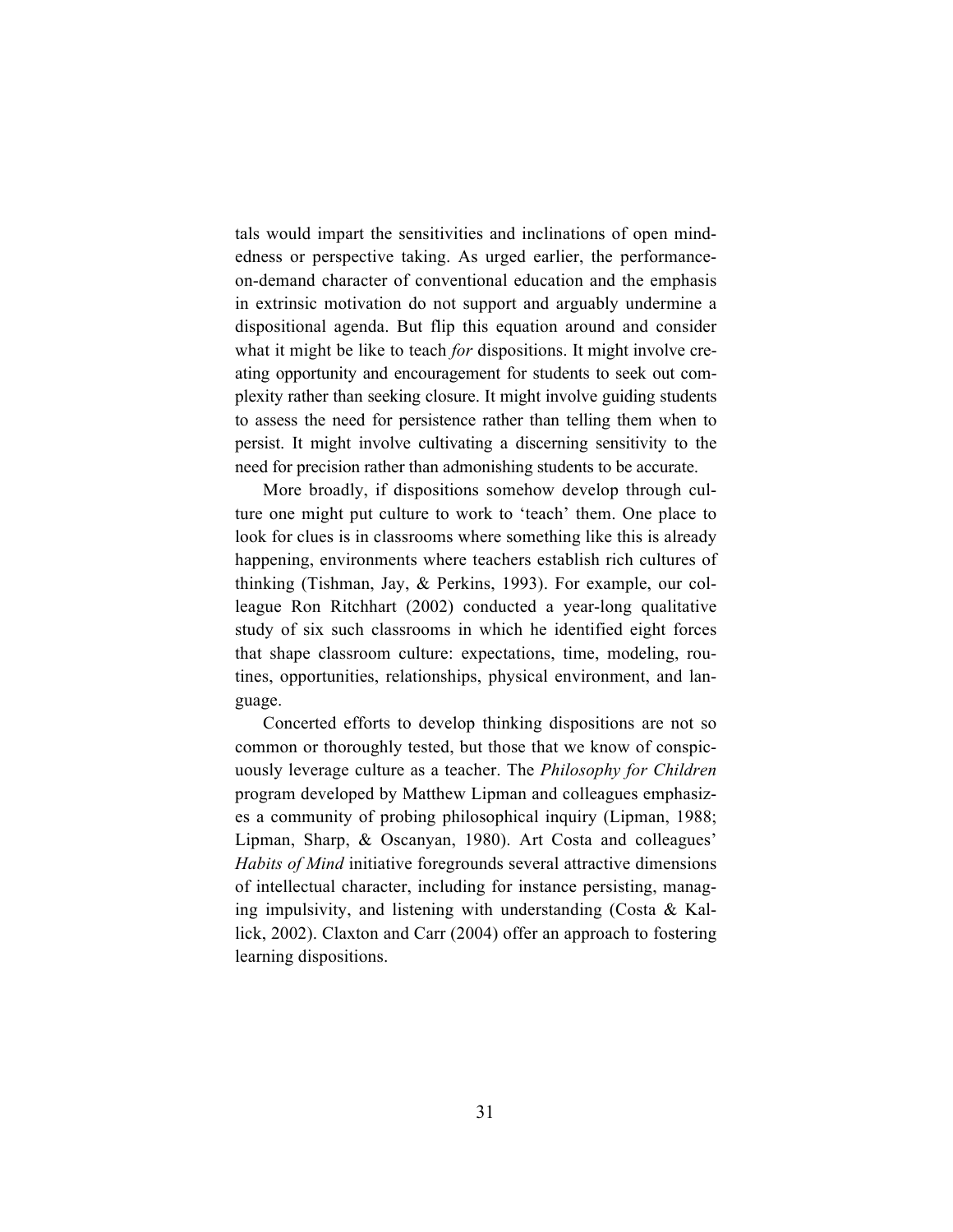For two technology-based examples, the River City initiative developed by Chris Dede and his colleagues invites students in teams into a virtual space where they participate in complex inquiry about the sources of diseases in River City, aiming to foster not only skills but positive mindsets concerning scientific inquiry (Ketelhut, Dede, Clarke, Nelson, & Bowman, in press). Seymour Papert's conception of 'constructionism', where learners work with computers and programmable devices on a wide range of projects including ways of teaching others, seems likely to foster exploratory, inventive, and analytical dispositions (Papert, 1980, 1993).

Our own studies have yielded several related interventions. *The Thinking Classroom* (Tishman, Perkins, & Jay, 1995), *Art Works for Schools* (Tishman & Grotzer, 1998; Grotzer, Howick, Tishman, & Wise, 2002) and more recently the *Visible Thinking / Artful Thinking* multi-site initiative (Perkins & Ritchhart, 2005; Ritchhart, Palmer, Church, & Tishman, 2006; Tishman & Palmer, 2006) combine several of the cultural forces alluded to above. Other approaches might be cited as well. All of these efforts recruit the teacher as a key culture maker: The teacher helps create the culture and the culture in turn teaches. All of them undo in considerable part the performance-on-demand character of typical classroom instruction. All of them foreground intrinsic motivation over extrinsic motivation (Lepper, Corpus, & Iyengar, 2005; Lepper & Greene, 1978). All of them seek to create a cultural surround in which learning becomes more authentically and meaningfully situated (Brown, Collins, & Duguid, 1989; Lave & Wenger, 1991).

Culture clearly plays a role in the development of social, emotional, civic and ethical dispositions, and indeed educational approaches in these areas have traditionally played closer attention to the formative power of the cultural surround (consider the boy scouts). A promising way to further our knowledge about dispositional development is to look for relevant research in areas beyond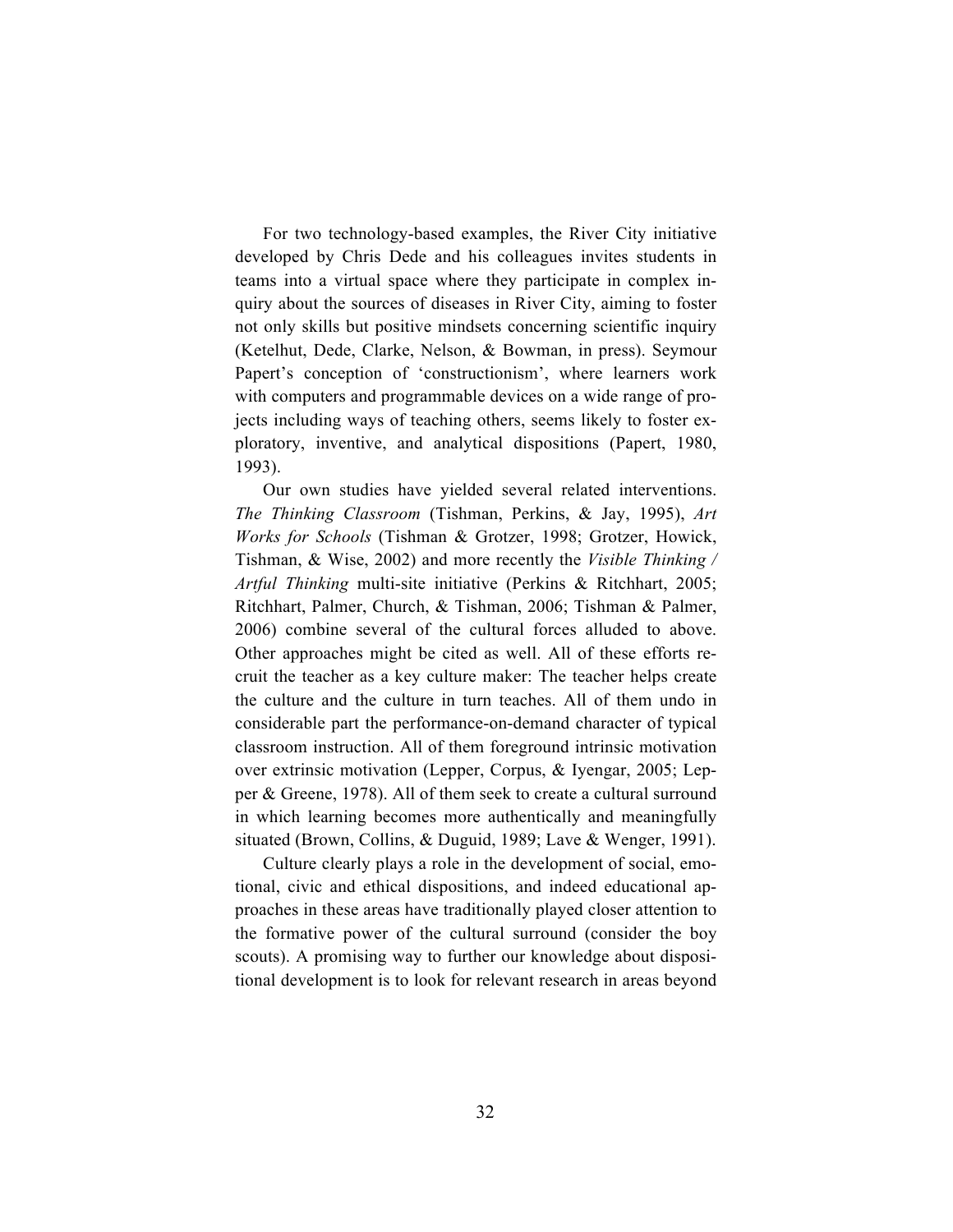the cognitive, seeking fertile cross-field connections and conducting joint inquiries.

#### *Curriculum and dispositions*

Turning back to the broader theme, another overarching question focuses on the structure of education: *How do dispositions relate to curriculum?* One straightforward possibility is to position dispositions as objects of instruction, even if instruction that looks to enculturation and somewhat downplays performance-ondemand. Another is to view dispositions not so much as part of the curriculum per se but as mediators of its success. Thus, mindfulness appears to lead to the more active vigorous use of knowledge and particular classroom tactics such as the use of open-ended questions and less declarative certainty can foster mindfulness (Langer, 1997; Ritchhart & Perkins, 2000). Likewise, contextual factors could foster a performance mindset or reduce need for cognitive closure and thereby foster learning for understanding or deep rather than surface learning.

Yet a third strand would reconceive knowledge itself as dispositional. For instance, Ohlsson (1993) discussed the power of abstract schemas such as the Darwinian explanation pattern of variation, selection, and attention, applicable to a wide range of phenomena beyond biology. He emphasized how the intellectual agenda of able thinkers activates deployment of such schemas from within, even in situations that do not afford obvious clues. In the same spirit, a concept like Tragedy of the Commons (rational individual decisions lead to overuse of a common resource, e.g. common grazing grounds, fishing grounds) or a theme like rates of growth (linear, power, exponential) or a notion like formal properties of art (balance, structure, rhythm, etc.) might all be treated not just as curricular content but as flexible thinking systems that involve dispositions as part of what it means to know them. To truly know the Darwinian explanation pattern would include the ability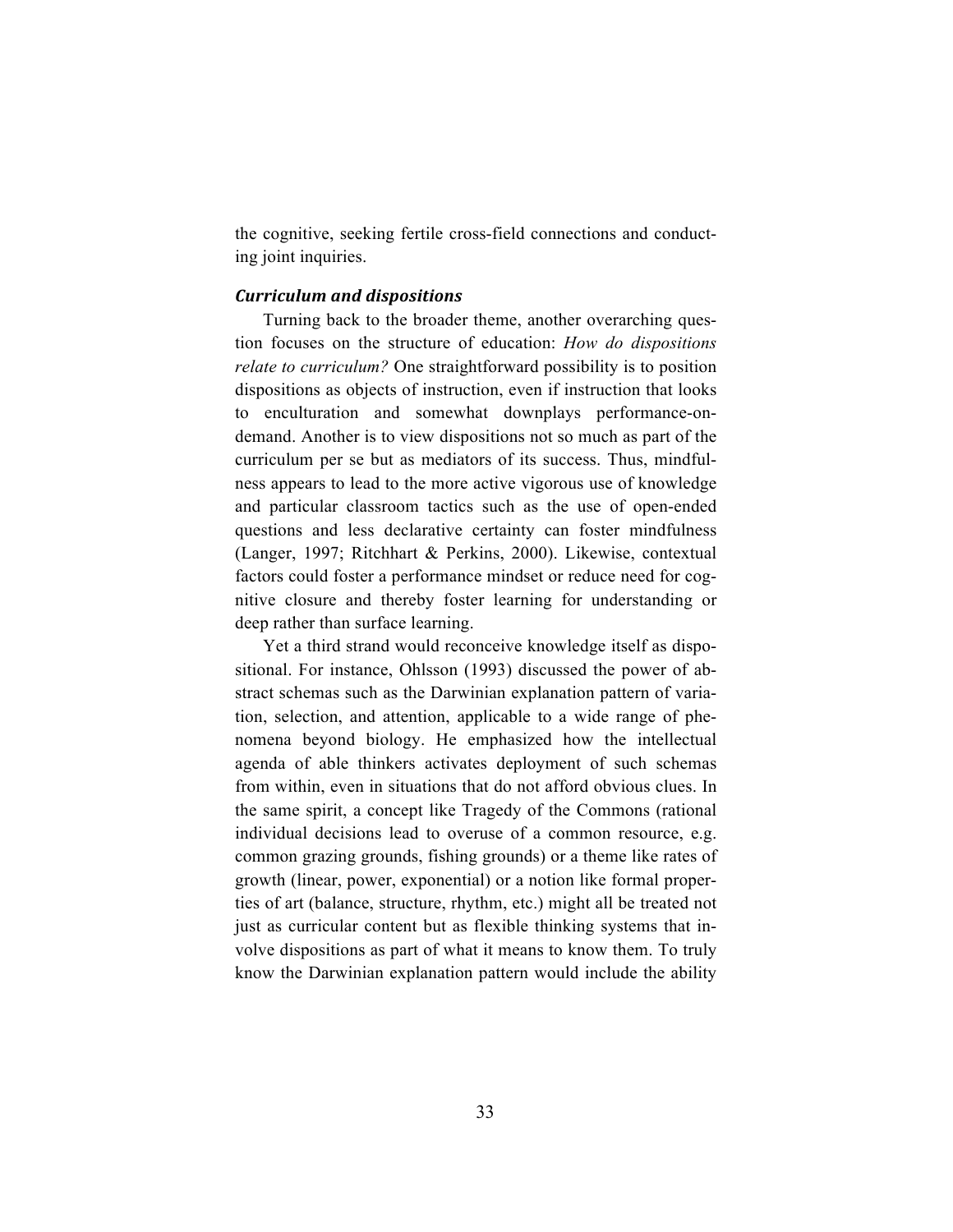to apply it, alertness to occasions of application, and enthusiasm for deploying it. That's what it would take for such learning truly to matter as students step beyond the walls of the classroom into a complex world of competing entities from viruses to popular phrases to models of cars to spring fashions to political ideologies.

### How Learning Can Matter

To return to the opening theme, it seems clear that if we want learning that matters, we need to pay attention to the dispositional side of learning. The urgency comes from an expanding body of knowledge about dispositions, modest as compared to some other literatures, say on reading development or psychometric intelligence*,* but still substantial in theories and findings. For instance, we know that the dispositional influences on performance can be separated from the influence of ability. We can point to certain dispositional tendencies of seeming importance, such as openmindedness versus close-mindedness as modeled by need for cognitive closure, need for cognition, a mastery versus a performance mindset toward learning, and propensity toward social perspective taking. We know that these tendencies can be measured and used to explain and predict performance. We know that sensitivity alertness to occasion—plays an important role in thinking dispositions and perhaps in all dispositions.

Not only does what students learn through formal education appear to depend on their dispositions and the dispositional tone of the classroom but also what they make later of what they learn depends on dispositions too. Dispositions do not matter so much when the call for a particular already learned fact or understanding or practice is clear and strong, but out there in the larger world beyond formal learning the calls often come with a softer voice. The cues are much more subtle and the needs much less immediately pressing than the performance-on-demand mode of the classic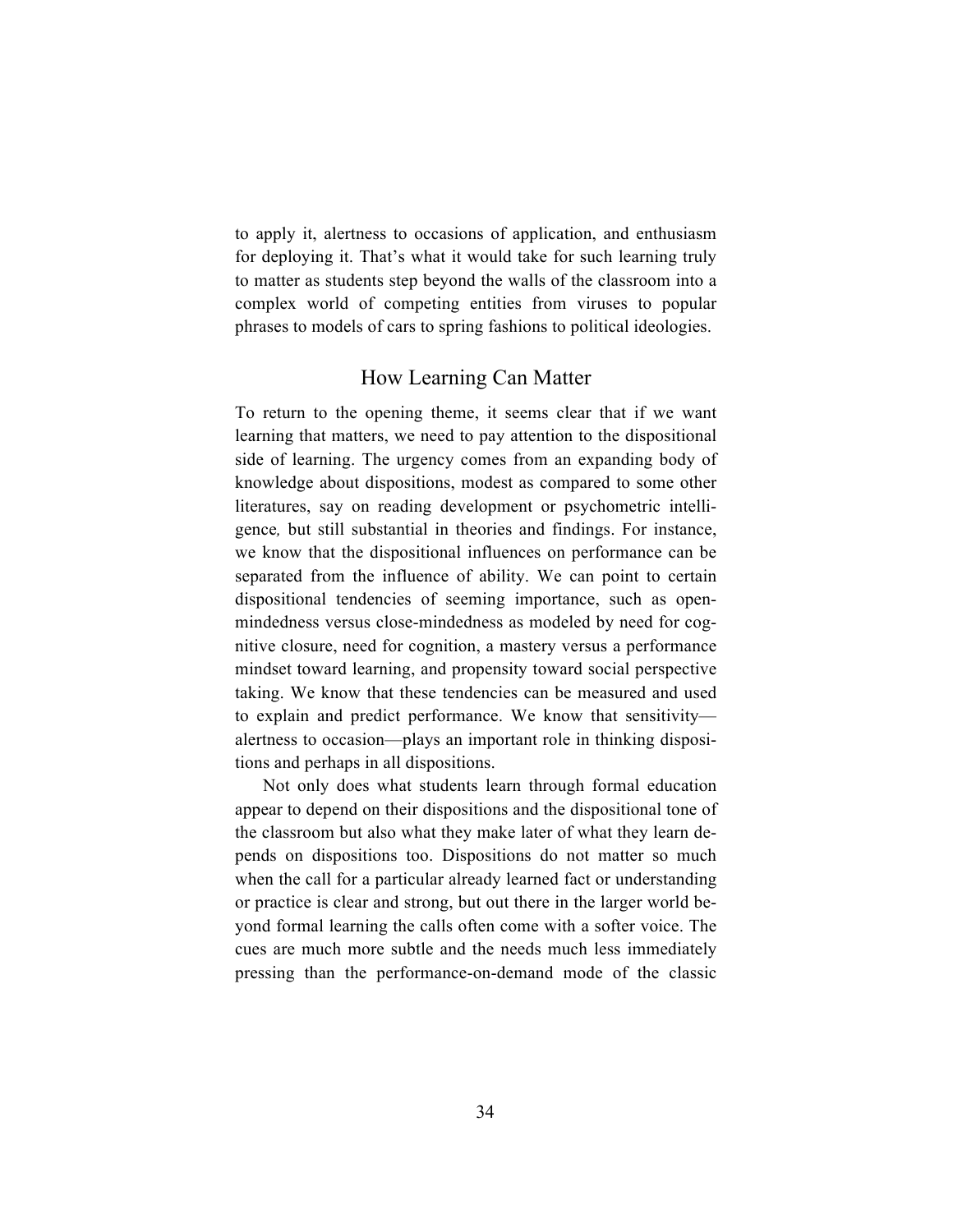classroom. The obvious options in a decision-making situation give us enough to worry about, never mind the divergent ones. The style of political figures appeal to our sense of identity, never mind their policies and their track records. The puzzling damp spot on the living room floor, well, it will soon evaporate. The quick take on this person of a particular race or ethnicity or gender is good enough without hovering over contemporary commitments or a history of discrimination. Those people somewhere clearly thought this kind of art was really something—but I know what I like. The interest rates on my debts sound okay, so long as I don't recall what I know about compound interest.

In any of these circumstances or endless others, a clear directive from outside the person could activate latent knowledge and generate a more informed and intelligent response. But the outer voices are not there. In many important circumstances, learning won't matter without the help of persistent inner voices picking the moments and urging attention. We call them dispositions. For learning to matter, we need to understand much better what they are, how they work, where they come from, and how to foster the best of them through education and beyond.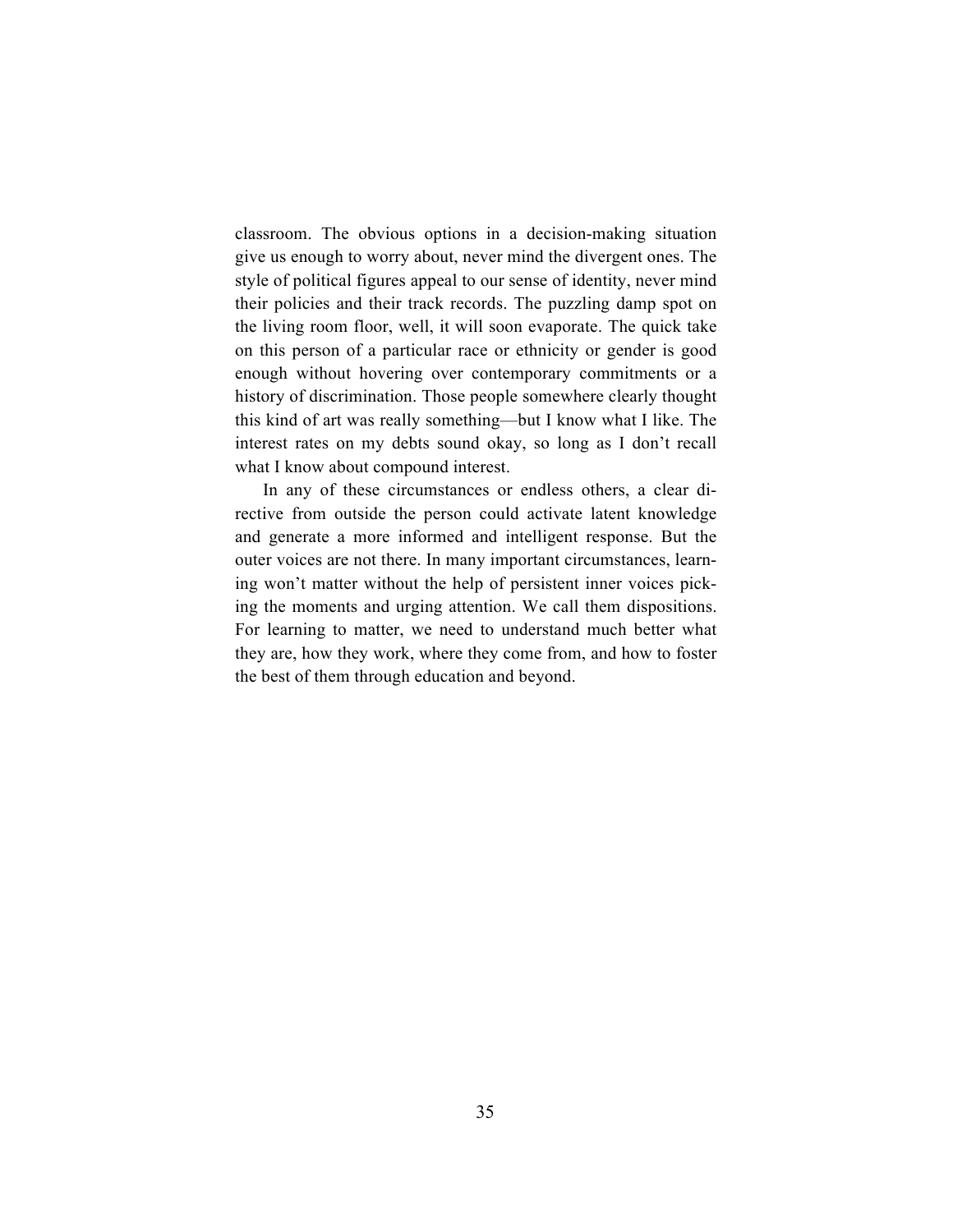## **REFERENCES**

- Aristotle (1941) Nicomachean Ethics. New York: Random House. Bk. VII, Ch. 2.
- Baron, J. (1985). *Rationality and intelligence.* New York: Cambridge University Press.
- Baron, J., Granato, L., Spranca, M., & Teubal, E. (1993). Decision-making biases in children and early adolescents: exploratory studies. *Merrill-Palmer Quarterly, 39*(1), 22-46.
- Bereiter, C., & Scardamalia, M. (1985). Cognitive coping strategies and the problem of inert knowledge. In S. S. Chipman, J. W. Segal, & R. Glaser (Eds.), *Thinking and learning skills, Vol. 2: Current research and open questions* (pp. 65-80). Hillsdale, New Jersey: Erlbaum.
- Bransford, J. D., & Schwartz, D. L. (1999). Rethinking transfer: A simple proposal with interesting implications. In A. Iran-Nejad & P.D. Pearson (Eds.), *Review of research in education* (Vol. 24, pp. 61-101). Washington, DC: American Educational Research Association.
- Bransford, J. D., Franks, J. J., Vye, N. J., & Sherwood, R. D. (1989). New approaches to instruction: Because wisdom can't be told. In S. Vosniadou & A. Ortony (Eds.), *Similarity and analogical reasoning* (pp. 470-497). New York: Cambridge University Press.
- Brody, N. (1992). *Intelligence.* New York: Academic Press.
- Brown, J. S., Collins, A., & Duguid, P. (1989). Situated cognition and the culture of learning. *Educational Researcher*, *18* (1), 32-42.
- Cacioppo, J. T., & Petty, R. E. (1982). The need for cognition. *Journal of Personality and Social Psychology, 42,* 116- 131.
- Cacioppo, J. T., Petty, R. E., Feinstein, J. A., & Jarvis, W. B. G. (1996). Dispositional differences in cognitive motivation: The life and times of individuals varying in need for cognition. *Psychological Bulletin, 119*(2), 197-253.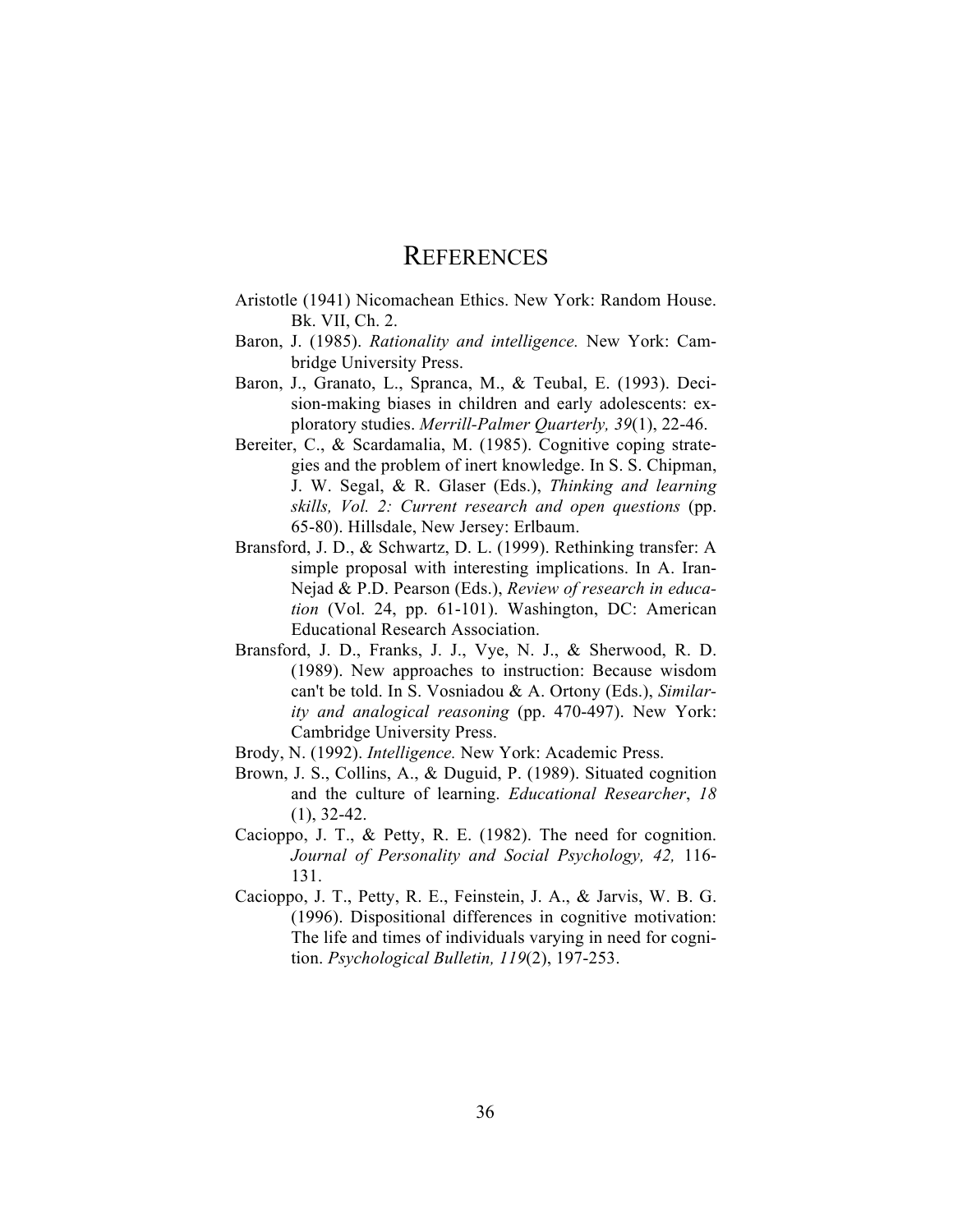- Claxton, G., & Carr, M. (2004). A framework for teaching learning: The dynamics of disposition. *Early Years, 24*(1), 87- 97.
- Costa, A. L. & Kallick, B. (2002). *Habits of mind (vols. I-IV).* Alexandria, VA: Association for Supervision and Curriculum Development.
- Depue, R. A., & Collins, P. F. (1999). Neurobiology of the structure of personality: Dopamine, facilitation of incentive motivation, and extraversion. *Behavioral and Brain Sciences, 22,* 491-517.
- Detterman, D., & Sternberg, R. (Eds.) (1992). *Transfer on trial.* Norwood, NJ: Ablex.
- Dewey, J. (1922). *Human Nature and Conduct*. New York: Holt.
- Diener, C. I., & Dweck, C. S. (1980). An analysis of learned helplessness: II. The processing of success. *Journal of Personality and Social Psychology, 39*, 940-952.
- Diener, C. L, & Dweck, C. S. (1978). An analysis of learned helplessness: Continuous changes in performance, strategy and achievement cognitions following failure. *Journal of Personality and Social Psychology, 36,* 451-462.
- Dweck, C. S. (1975). The role of expectations and attributions in the alleviation of learned helplessness. *Journal of Personality and Social Psychology, 31,* 674-685.
- Dweck, C. S. (2000). *Self-theories: Their role in motivation, personality, and development.* Philadelphia, PA: Psychology Press.
- Dweck, C., & Leggett, E. (1988). A social-cognitive approach to motivation and personality. *Psychological Review, 95*(2), 256-273.
- Ennis, R. H. (1986). A taxonomy of critical thinking dispositions and abilities. In J. B. Baron & R. S. Sternberg (Eds.). *Teaching thinking skills: Theory and practice* (pp. 9-26). New York: W. H. Freeman.
- Entwistle, N. J. (2003). Enhancing teaching-learning environments to encourage deep learning. In E. De Corte (Ed.), *Excellence in higher education* (pp. 83-96). London: Portland Press.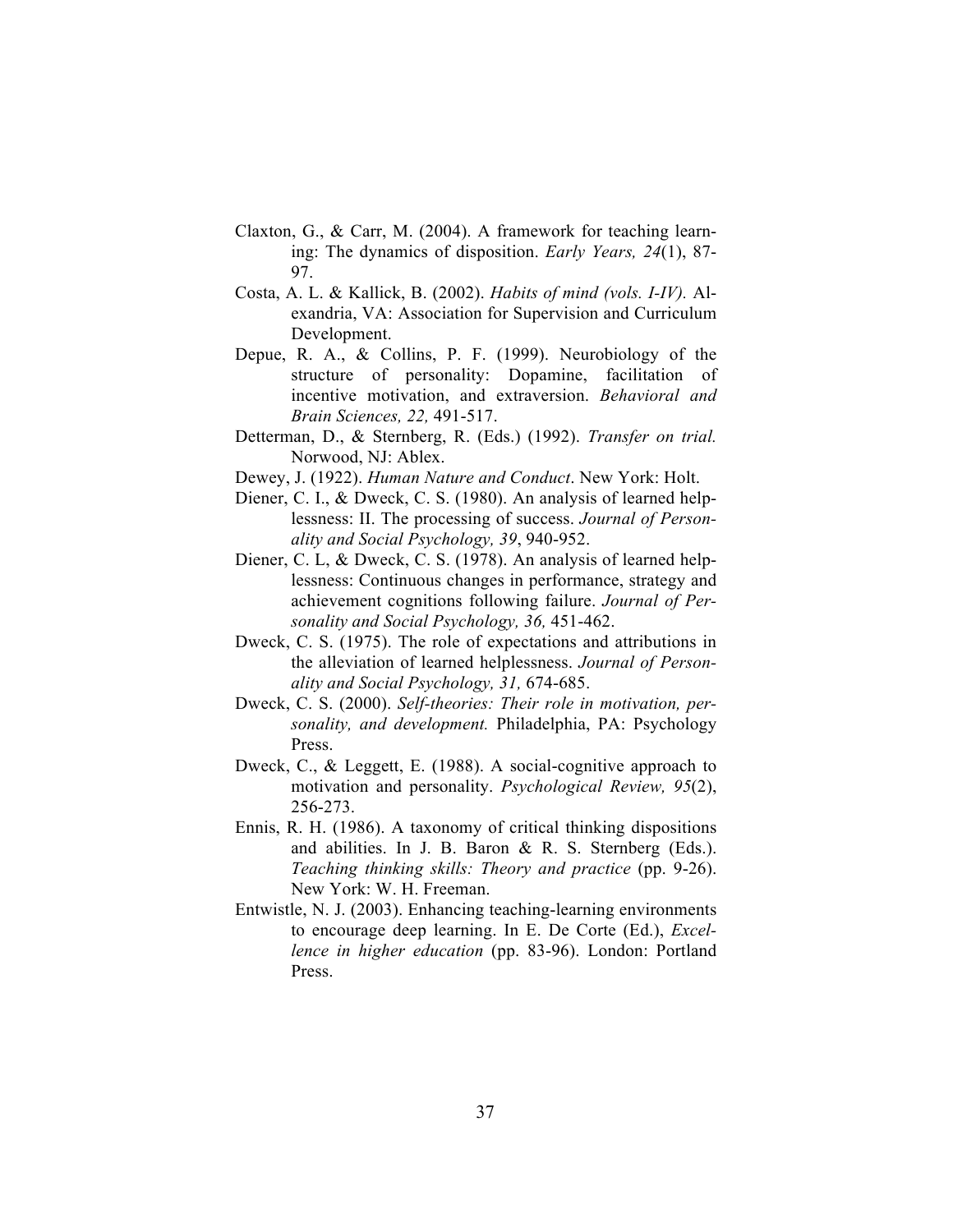- Facione, P. A., & Facione, N. C., (1992). *The California critical thinking dispositions inventory*. Millbrae, CA: The California Academic Press.
- Facione, P. A., Sanchez, C. A., Facione, N. C. & Gainen, J. (1995). The Disposition toward critical thinking. *Journal of General Education, 44*(1), 1-25.
- Gardner, H. (1983). *Frames of mind*. New York: Basic Books.
- Gehlbach, H. (2004a). A new perspective on perspective taking: A multidimensional approach to conceptualizing an aptitude. *Educational Psychology Review, 16*(3), 207-234
- Gehlbach, H. (2004b). Social perspective taking: A facilitating aptitude for conflict resolution, historical empathy, and social studies achievement. *Theory and Research in Social Education, 32*(1), 39-55.
- Gilligan, C. (1982). *In a different voice: Psychological theory and women's development.* Cambridge, MA: Harvard University Press.
- Goldberg, L. R. (1993). The structure of phenotypic personality traits. *American Psychologist, 48,* 26-34.
- Grotzer, T., Howick, L., Tishman, S., & Wise, D. (2002). *Art works for schools: A curriculum for teaching thinking in and through the arts.* Lincoln, MA: DeCordova Museum and Sculpture Park.
- Guilford, J. P. (1967). *The nature of human intelligence*. New York: McGraw-Hill.
- Haste, H. (2004). Constructing the citizen. *Political Psychology, 25*(3), 413-439.
- Hayes, J. R. (1981). *The complete problem solver.* Hillsdale, New Jersey: Lawrence Erlbaum Associates.
- Hidi, S., & Renninger, K. A. (2006). The Four-Phase Model of Interest Development. *Educational Psychologist, 41*(2), 111-127.
- Jensen, A. R. (1980). *Bias in mental testing.* New York: The Free Press.
- Kegan, R. (1994). *In over our heads: The mental demands of modern life*. Cambridge: Harvard University Press.
- Ketelhut, D. J., Dede, C., Clarke, J., Nelson, B., & Bowman, C. (in press). Studying situated learning in a multi-user virtual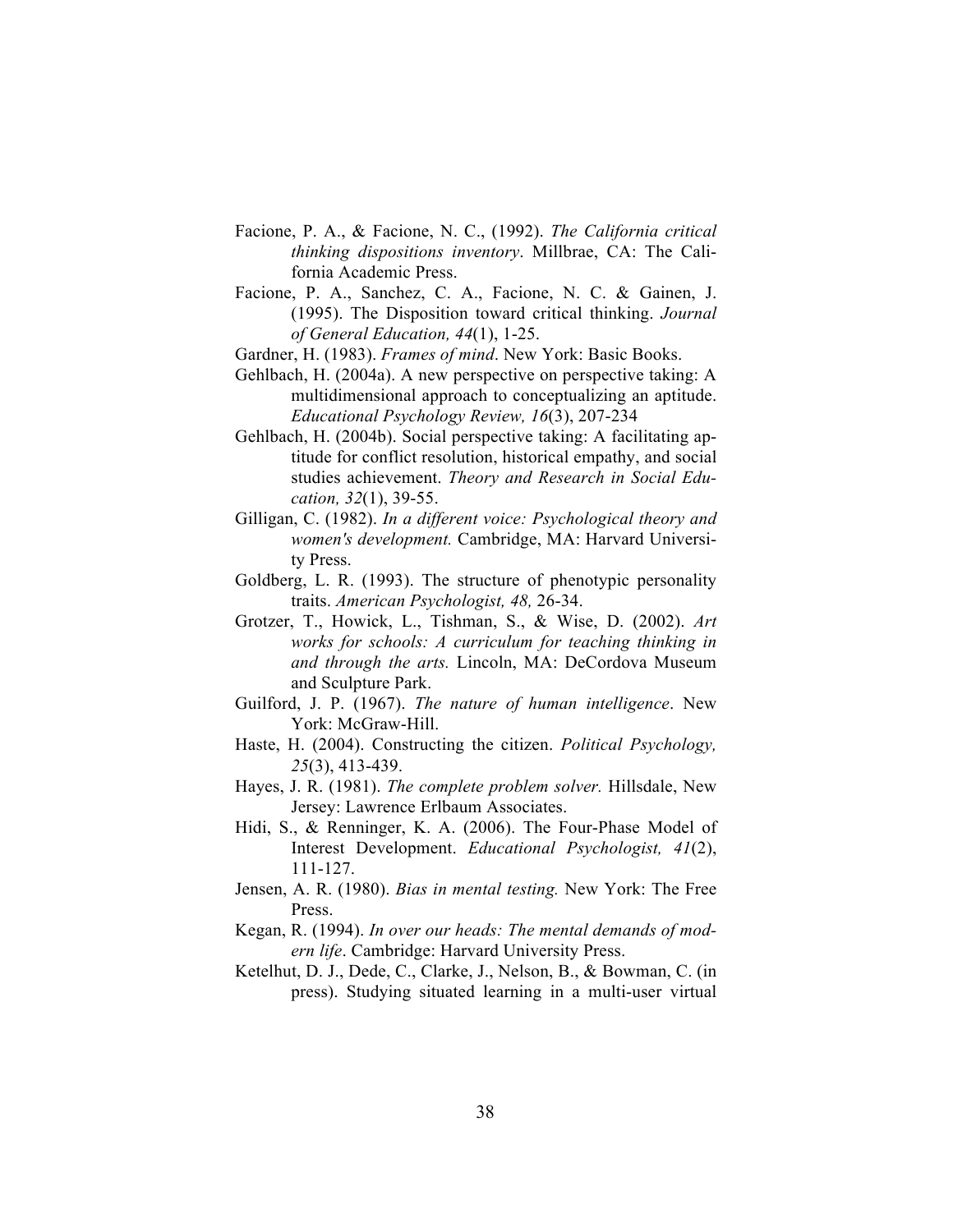environment. In E. Baker, J. Dickieson, W. Wulfeck & H. O'Neil (Eds.), *Assessment of problem solving using simulations.* Mahwah, NJ: Lawrence Erlbaum Associates.

- Kohlberg, L. (1969). Stage and sequence: The cognitive developmental approach to socialization. In Goslin, D. A. (Ed.), *Handbook of socialization theory of research* (pp. 347- 480). Chicago: Rand McNally.
- Kohlberg, L. (1970). Stages of moral development as a basis for moral education. In C. Beck & E. Sullivan (Eds.), *Moral education* (pp. 23-92). Toronto, Canada: University of Toronto Press.
- Kruglanski, A. (1980). Lay epistemo-logic—process and contents: Another look at attribution theory. *Psychological Review, 87*(1), 70-87.
- Kruglanski, A., & Webster, D. (1996). Motivated closing of the mind: "Seizing" and "freezing." *Psychological Review, 103*(2), 263-283.
- Kuhn, D. (1993). Connecting scientific and informal reasoning. *Merill-Palmer Quarterly, 39*(1), 74-103.
- Langer, E. J. (1989). *Mindfulness*. Menlo Park, CA: Addison-Wesley.
- Langer, E. J. (1997). *The power of mindful learning.* Reading, MA: Addison-Wesley.
- Lave, J., & Wenger, E. (1991). *Situated learning: Legitimate peripheral participation.* New York: Cambridge University Press.
- Lepper, M. R., & Greene, D. (Eds.) (1978). *The hidden costs of reward:New perspectives on the psychology of human motivation.* Hillsdale, N J: Erlbaum.
- Lepper, M., Corpus, J., & Iyengar, S. (2005). Intrinsic and extrinsic motivational orientations in the classroom: Age differences and academic correlates. *Journal of Educational Psychology, 97*(2), 184-196.
- Lipman, M. (1988). *Philosophy goes to school*. Philadelphia: Temple University.
- Lipman, M., Sharp, A. M., & Oscanyan, F. (1980). *Philosophy in the classroom*. Philadelphia: Temple University Press.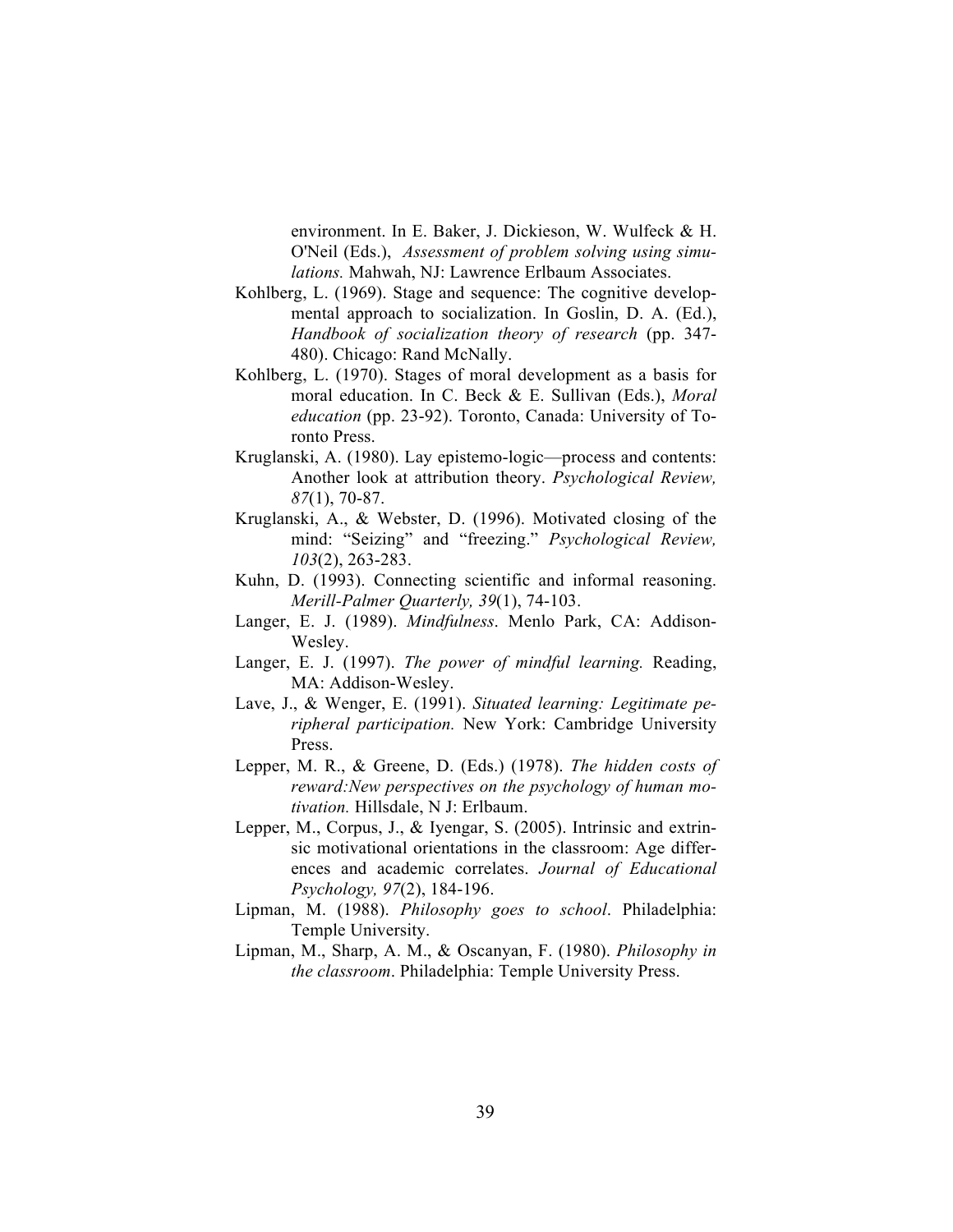- Means, M. L., & Voss, J. F. (1996). Who reasons well? Two studies of informal reasoning among children of different grade, ability and knowledge levels. *Cognition & Instruction, 14*(2), pp. 139-178.
- Midgley, C., Kaplan, A., & Middleton, M. (2001), Performanceapproach goals: good for what, for whom, under what circumstances, and at what cost? *Journal of Educational Psychology, 93*(1), 77-86
- Nisbett, R. E. (2003), *The geography of thought.* New York: The Free Press
- Norris, S. P. (2002). The meaning of critical thinking test performance: The effects of abilities and dispositions on scores. In D. Fasko (Ed.), *Critical thinking: Current research, theory, and practice* (pp. 315-330). Cresskill, New Jersey: Hampton Press.
- Ohlsson, S. (1993). Abstract schemas. *Educational Psychologist, 28*(1), 51-66.
- Papert, S. (1980). *Mindstorms: Children, computers, and powerful ideas*. New York: Basic Books.
- Papert, S. (1993). *The children's machine: rethinking school in the age of the computer.* New York: Basic Books.
- Passmore, J. (1967). On teaching to be critical. In R. S. Peters (Ed.), *The concept of education*.
- Paul, R. (1990). *Critical thinking: What every person needs to survive in a rapidly changing world*. Rohnert Park, CA: Center for Critical Thinking and Moral Critique, Sonoma State University.
- Perkins, D. N. (1985). Postprimary education has little impact on informal reasoning. *Journal of Educational Psychology, 77*(5), 562-571.
- Perkins, D. N. (1989). Reasoning as it is and could be. In D. Topping, D. Crowell, & V. Kobayashi (Eds.), *Thinking: The third international conference* (pp. 175-194). Hillsdale, New Jersey: Lawrence Erlbaum Associates.
- Perkins, D. N. (1995). *Outsmarting IQ: The emerging science of learnable intelligence.* New York: The Free Press.
- Perkins, D. N., & Ritchhart, R. (2004). When is good thinking? In D. Y. Dai & R. J. Sternberg (Eds.), *Motivation, emotion,*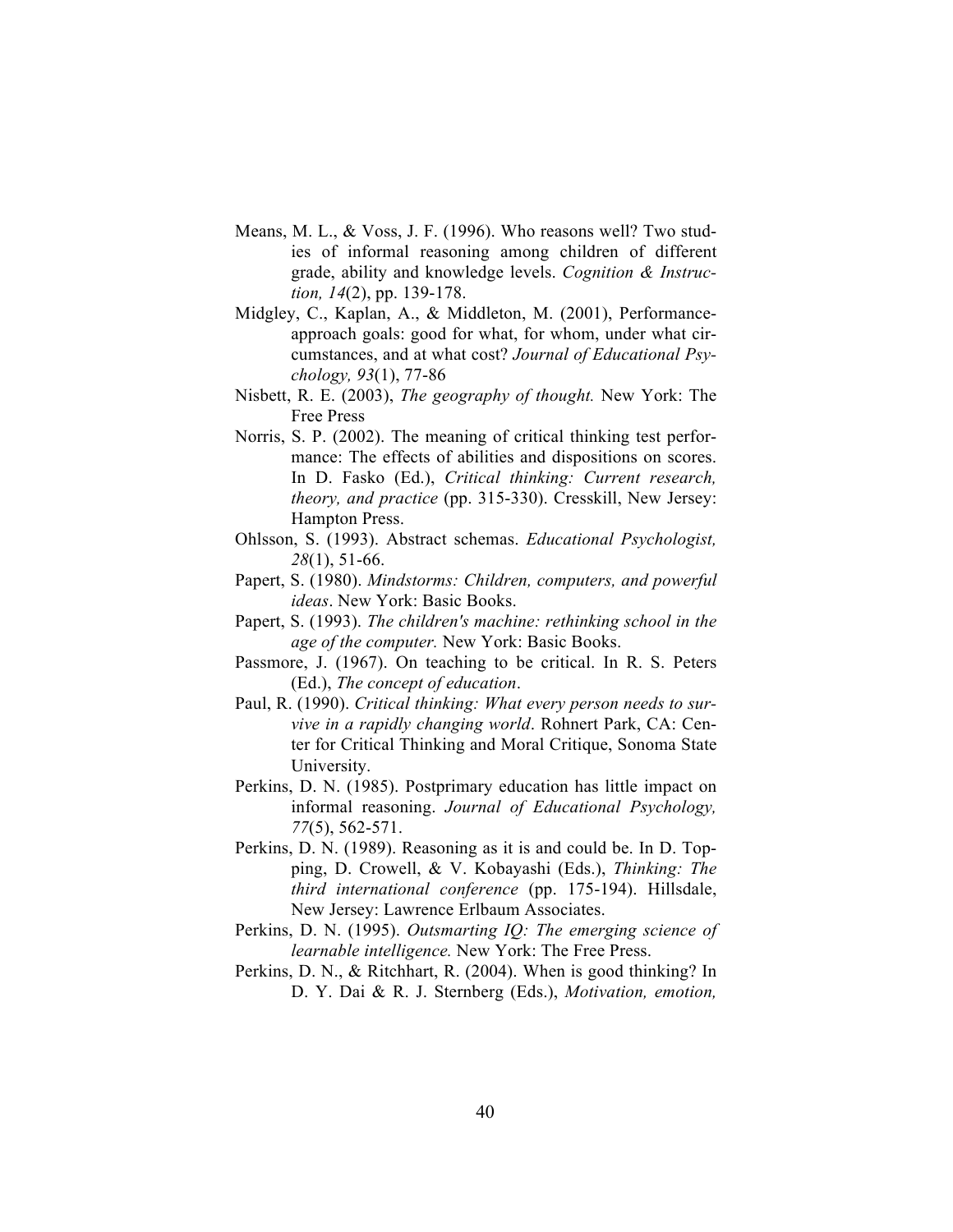*and cognition: Integrative perspectives on intellectual functioning and development* (pp. 351-384)*.* Mawah, NJ: Erlbaum.

- Perkins, D. N., Allen, R., & Hafner, J. (1983). Difficulties in everyday reasoning. In W. Maxwell (Ed.), *Thinking: The frontier expands* (pp. 177-189). Hillsdale, New Jersey: Lawrence Erlbaum Associates.
- Perkins, D. N., Farady, M., & Bushey, B. (1991). Everyday reasoning and the roots of intelligence. In J. Voss, D. N. Perkins, and J. Segal (Eds.), *Informal reasoning* (pp. 83-105). Hillsdale, New Jersey: Lawrence Erlbaum Associates.
- Perkins, D. N., Tishman, S., Ritchhart, R., Donis, K., & Andrade. A. (2000). Intelligence in the wild: A dispositional view of intellectual traits. *Educational Psychology Review, 12*(3), 269-293.
- Perkins, D. N., & Tishman, S. (2001). Dispositional aspects of intelligence. In S. Messick & J. M. Collis (Eds.), *Intelligence and personality: Bridging the gap in theory and measurement* (pp. 233-257). Maweh, New Jersey: Erlbaum.
- Perry, W. (1970). *Forms of intellectual and ethical development in the college years.* New York: Holt Rinehart and Winston. 1970.
- Pintrich, P. (2000). Multiple goals, multiple pathways: The role of goal orientation in learning and achievement. *Journal of Educational Psychology, 92*(3), 544-555.
- Rest, J. (1984). The major components of morality. In W. Kurtines & J. Gewirtz (Eds.), *Morality, Moral Behavior, and Moral Development*. New York: Wiley.
- Ritchhart, R. (2002). *Intellectual character: What it is, why it matters, and how to get it.* San Francisco: Jossey-Bass.
- Ritchhart, R.., Palmer, P., Church, M., & Tishman, S. (2006). Thinking routines: Establishing patterns of thinking in the classroom. Paper presented at the American Educational Research Association (AERA) Annual Conference, Chicago. April, 2006.
- Ritchhart, R., & Perkins, D. N. (2000). Life in the mindful classroom: Nurturing the disposition of mindfulness. *Journal of Social Issues, 56*(1), 27-47.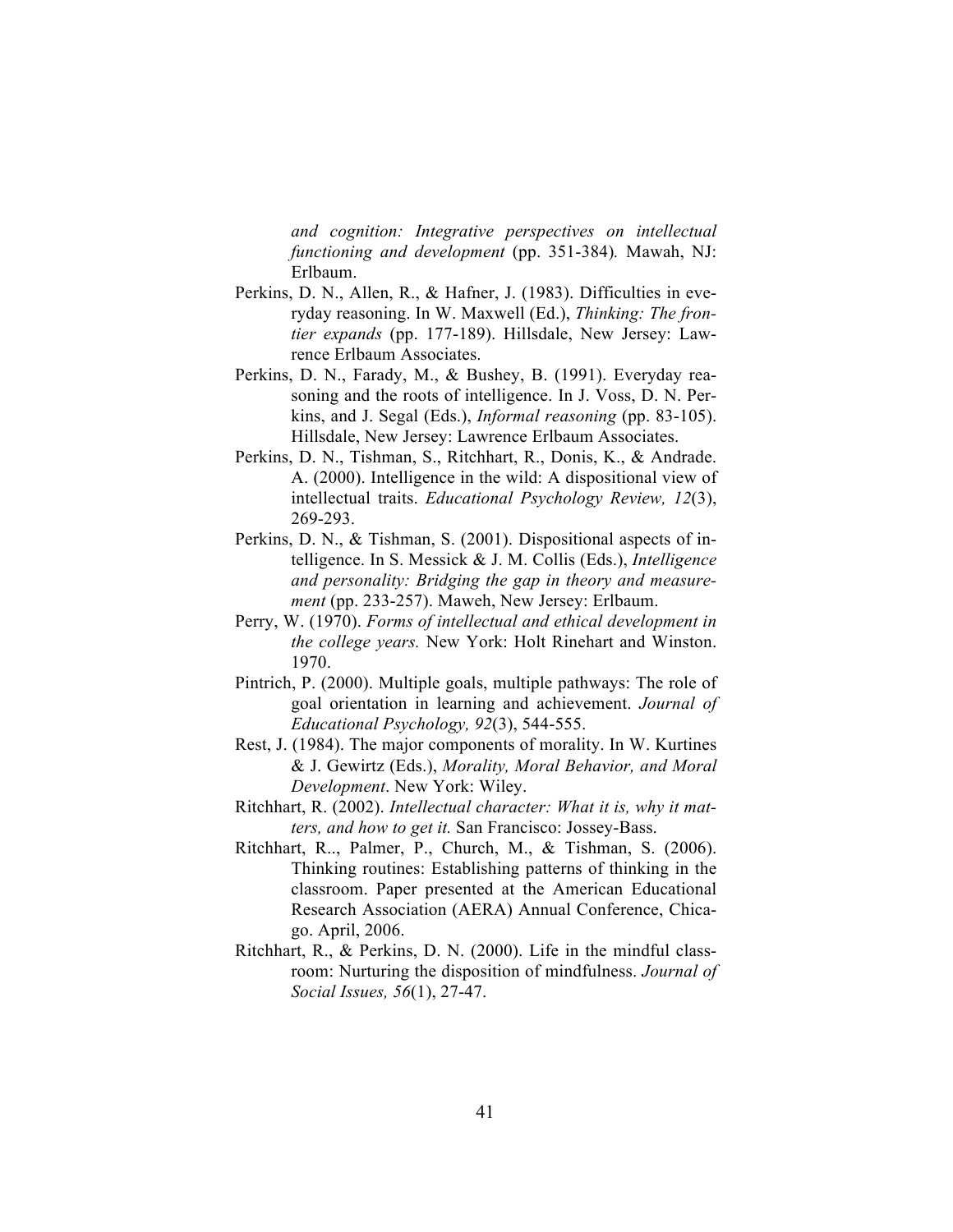- Ross, L. (1977). The intuitive psychologist and his shortcomings. In L. Berkowitz (ed.), *Advances in Experimental Social Psychology*, Vol 10. New York: Academic Press.
- Ross, L., and Nisbett, R. E. (1991). *The person and the situation: Perspectives of social psychology.* McGraw-Hill, New York.
- Ryle, G. (1949). *The concept of mind*. London: Hutchinson House.
- Salomon, G., & Perkins, D. N. (1989). Rocky roads to transfer: Rethinking mechanisms of a neglected phenomenon. *Educational Psychologist, 24*(2), 113-142.
- Saltzstein, H. D. (1994). The relation between moral judgment and behavior: A social-cognitive and decision-making analysis. *Human Development 37,* 299-312.
- Scheffler, I. (1982). In praise of the cognitive emotions. In I. Scheffler, *Science and subjectivity* (2nd Edition, pp. 139-157). Indianapolis, Indiana: Hackett Publishing Company.
- Siegel, H. (1988). *Educating reason: Rationality, critical thinking, and education.* NY: Routledge*.*
- Spearman, C. (1904). General intelligence, objectively defined and measured*. American Journal of Psychology, 15,* 201-93.
- Stanovich, K. E. (1994). Reconceptualizing intelligence: Dysrationalia as an intuition pump. *Educational Researcher, 23*(4), 11-22.
- Sternberg, R. J. (1985). *Beyond IQ: A triarchic theory of human intelligence*. New York: Cambridge University Press.
- Strauss, S., & Shilony, T. (1994). Teachers' models of children's minds and learning. In L. Hirschfeld and S. Gelman (Eds.), *Mapping the mind: Domain-specificity in cognition and culture* (pp. 455-473). Cambridge, UK: Cambridge University Press.
- Tishman, S. & Grotzer, T. (1998). *The Art Works for Schools project.* Paper presented at the American Educational Research Association (AERA) Annual Conference, San Francisco, April, 1998.
- Tishman, S. & Palmer, P. (2006). Artful Thinking: Final report. Accessed December 2006 from Artful Thinking website. http://www.pz.harvard.edu/at/index.cfm